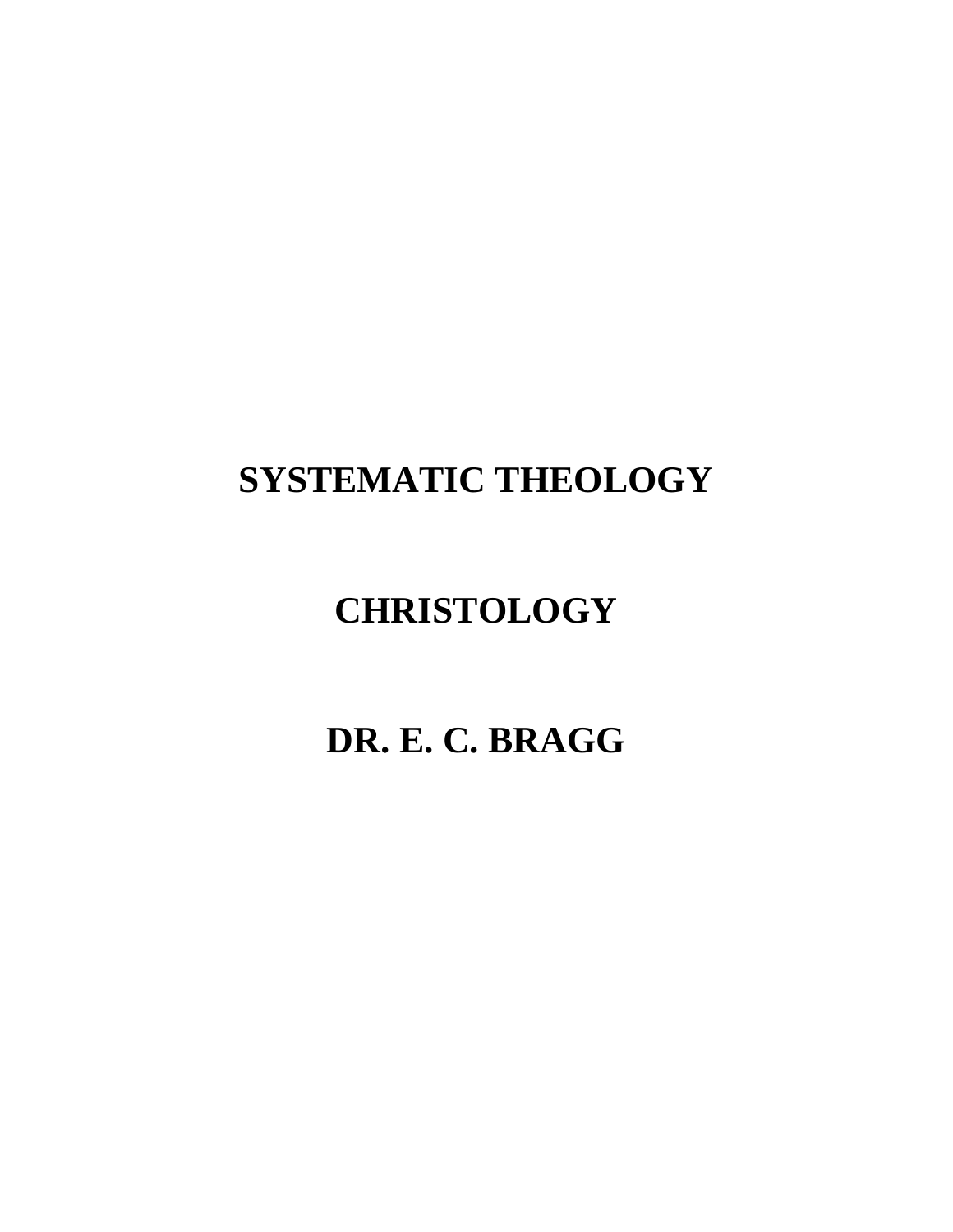# **CHRISTOLOGY**

# **TABLE OF CONTENTS**

- I. Introduction
- II. The Pre-Existence of Christ
	- A. The fact of His Pre-existence
		- 1. The Testimony of Jesus Himself
		- 2. The Testimony of the Prophets
		- 3. The Testimony of the Apostles
		- 4. The Testimony of Implication
		- 5. The Old Testament Manifestations of Christ
	- B. The Nature of Christ's Preexistence
		- 1. Some False Theories
		- 2. The Nature of His Preexistence

# III. The Humiliation of Christ

- A. The Fact of His Incarnation
- B. The Nature of His Incarnation
	- 1. His True Humanity
	- 2. His True Deity
	- 3. The Union of the Two Natures of Christ
	- 4. Some Errors in about the person of Christ
	- 5. Steps in His Humiliation
- C. The Exaltation of Christ
	- 1. The Nature of His Exaltation
	- 2. Steps in His Exaltation
		- a. The Resurrection of Christ
			- 1.) The Fact of Christ's Resurrection
			- 2.) The Proof of Christ's Resurrection
			- 3.) The Nature of Christ's Resurrection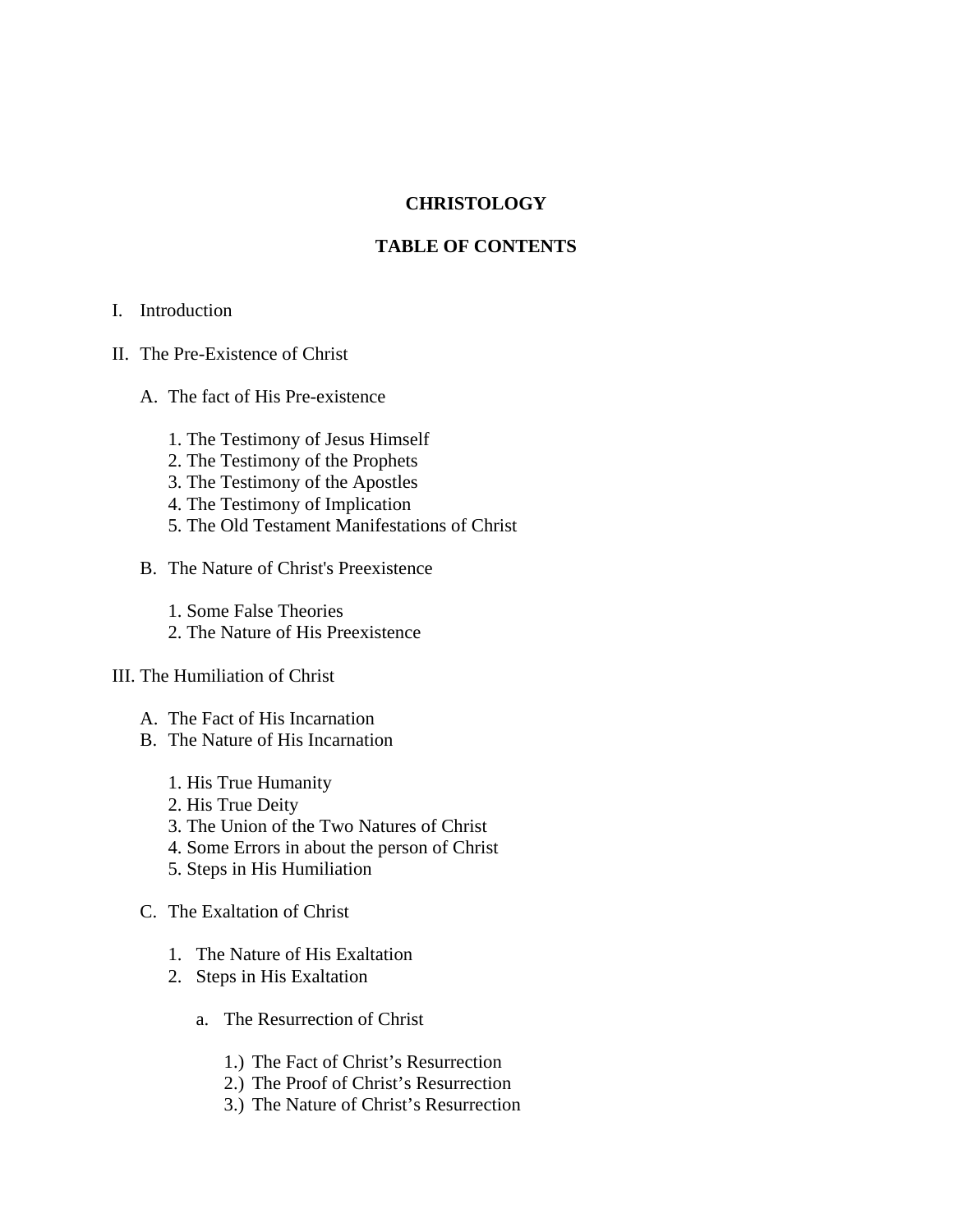- 4.) The Manner of Christ's Resurrection
- 5.) The Importance of Christ's Resurrection
- b. The Ascension of Christ
	- 1.) The Fact of Christ's Ascension
	- 2.) The Nature of Christ's Ascension
	- 3.) The Purpose of Christ's Ascension
- c. The Exalted Position of Christ in Heaven
	- 1.) The Fact of Christ's Exaltation
	- 2.) The Position of Christ's Exaltation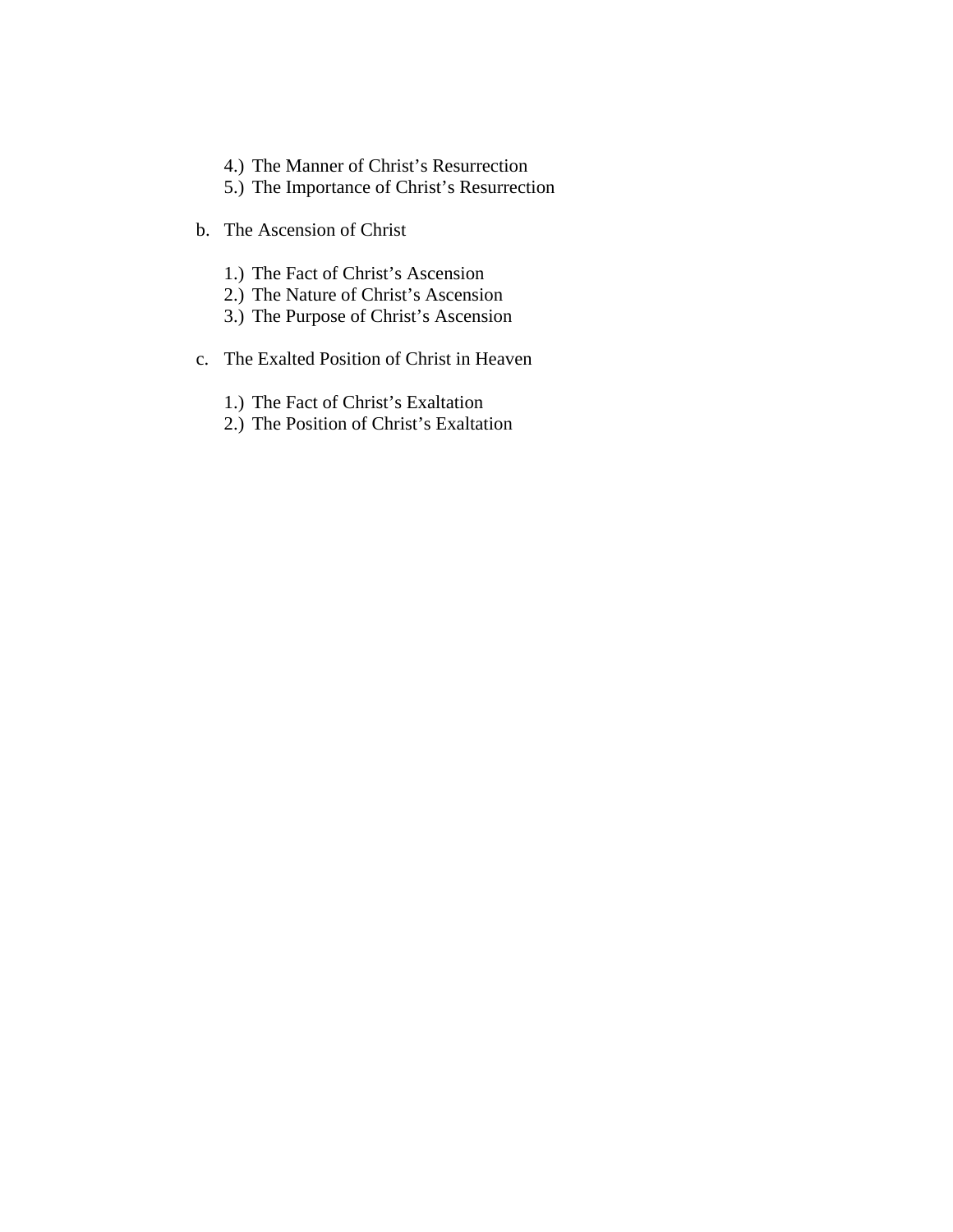### CHRISTOLOGY

## One Shepherd - One Fold - One Church - One Savior

#### I. Introduction

 Christology is the study of the Doctrine of Jesus Christ. This is the most important Doctrine of the Word of God, which follows from the fact that Jesus Christ is the Center and Executor of God's plan of redemption from sin, is the only Mediator between God and man (I Timothy 2:5). Everything that God has ever done for man, is doing, or will ever do for man is through Jesus Christ, by Jesus Christ, and for Jesus Christ. Paul gives the sweeping assertion of Christ being the Sum Total of our redemption and the Focal of all of God's dealings with us in (Colossians 1:13-19). One cannot read this portion without receiving a new impression of the matchless worth of God's dear Son. It places Him far above the puny position in which so much of modern theology places Him, and sets Him forever apart and infinitely higher than the so called religious leaders of the world. He is not another religious leader; He is not another way-shower, (as Eddyism would say), but The Way. He is not another expounder of truth, but The Truth Himself. He, Himself gives meaning to the worship of God the Father by the statement, "No man cometh unto the Father but by Me" (John 14:6). He emphasizes the error and futility of all the other manmade approaches to God by man-made religions in trying to sneak up some other way as, "Liars and thieves." (John 10:1-9; 8:44)

Therefore, all of the teachings of Scriptures which center on Jesus Christ form the most important part of Christian Doctrine. A man may be orthodox to Scriptural accuracy on other doctrines, but if he is amiss on Christology and the kindred Doctrines of Salvation, he might just as well be wrong on all of them, for he is a lost man and incapable of Spiritual discernment of any of the teachings of Scripture (I Corinthians 2:14). Theologians usually divide Christology into two natural divisions: First, the Person of Christ; second, the Work of Christ, but we wish to reserve the Work of Christ for separate consideration under another Doctrine; namely, Soteriology or the Doctrine of Salvation. We shall only consider the Work of Christ here as it throws light upon His glorious Person. Dr. Foster well says, "Christ could have been what He was without doing what He did, but He could not have done what He did without being what He was." He was God before His manifestation in human flesh, and what He was led Him to do what He did to save lost men.

As we view the Deity of Jesus Christ, we shall see that all we are able to understand of Theology concerning the Nature and Attributes of God are true concerning Christ. As the Second Person of the August Holy Trinity, He shares the One Nature of the One Godhead in all its fullness. In fact, all that we can really grasp of God the Father is what is revealed in Jesus Christ, the Son of God. "He that hath seen Me hath seen the Father" (John 14:9). Is it to be wondered at that the Modernist in his blindness toward Jesus Christ, in robbing Him of His Deity, misses also a just conception of God the Father? It is a good exercise for your soul to keep in mind all the wonderful revelations of Scriptures concerning the infinite attributes of God while studying Christology. The Christ I worship is Almighty God.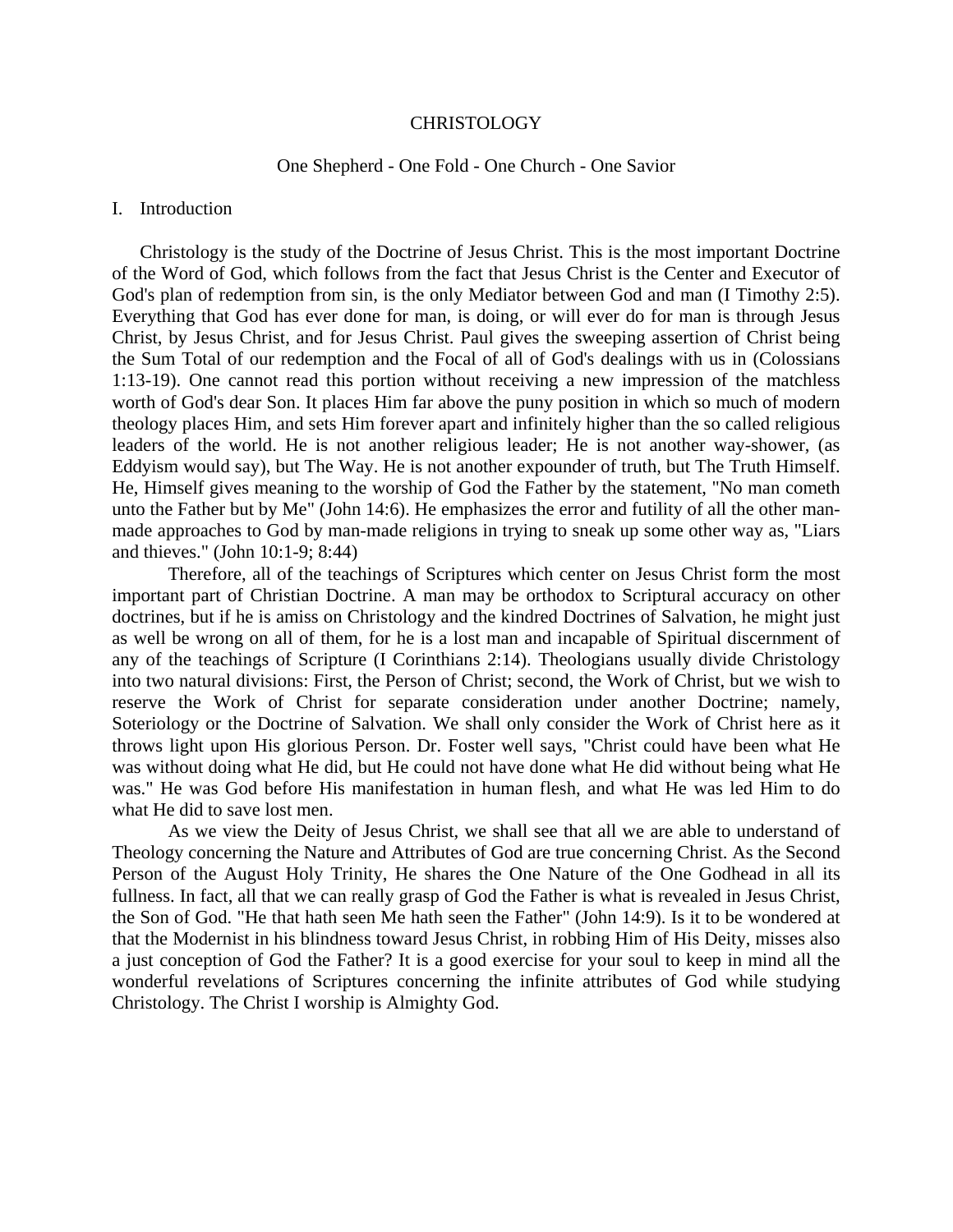In our study of the Person of Christ, we shall follow the common outline:

The Pre-existence of Christ The Humiliation of Christ - Incarnation or earthly life The Exaltation of Christ

- II. The Pre-Existence of Christ
	- A. The Fact of the Pre-existence of Jesus Christ

 To answer the question, "Did Christ have an eternal personal existence before He was born of the Virgin Mary?" is to settle many other questions as to His essential Deity, and the existence of the Godhead as a Trinity. Those who deny to Jesus Christ pre-existence to His birth at Bethlehem are those who deny His possession of more than a human nature. They make Him naught but a man, even though the greatest of men. There can be no candid study of the Scriptures without arriving at the fact that they teach that Jesus Christ did not begin His personal existence at birth. Aside from the many implications of redemption, such as the necessity of a pure, superhuman Redeemer, who was sinless, and intrinsically worth more than all humanity, there are a number of plain statements in the Scriptures which teach Christ's preexistence.

- 1. The testimony of Jesus Himself
	- a. His Oneness with the Father, John10:30, signifying a co-existence with God.
	- b. His existence before Abraham, John 8:58.
	- c. John17:5 "And now, O Father, glorify Thou Me with Thine own self with the glory which I had with Thee before the world was;" a very plain portion.
	- d. John 17:24 He claims the Father loved Him from eternity past. Cf. Jn.13:3.
- 2. The Testimony of the Prophets. Many could be quoted.
	- a. Micah 5:2; Isaiah 7:14; 9:6-7.

b. John the Baptist. John 1:30 - "He is preferred before me; for He was before me." Yet from Luke 1:26 we find out that, naturally speaking, John the Baptist was six months older than Jesus. He could only have reference to Christ's preexistence.

3. The Testimony of the Apostles

a. John - Especially John1:1-5, 14. Here is His co-existence with God from eternity, His identity with God, and His creatorship as God back in creative days.

b. Paul - All through his writings Paul asserts Christ's essential Deity, therefore, His eternality; such as, Philippians 2:6, and His Incarnation in I Timothy 3:16. Colossians is the book in which Paul opposes the Gnostics of his day who denied the Deity of Christ. Colossians 1:15-16.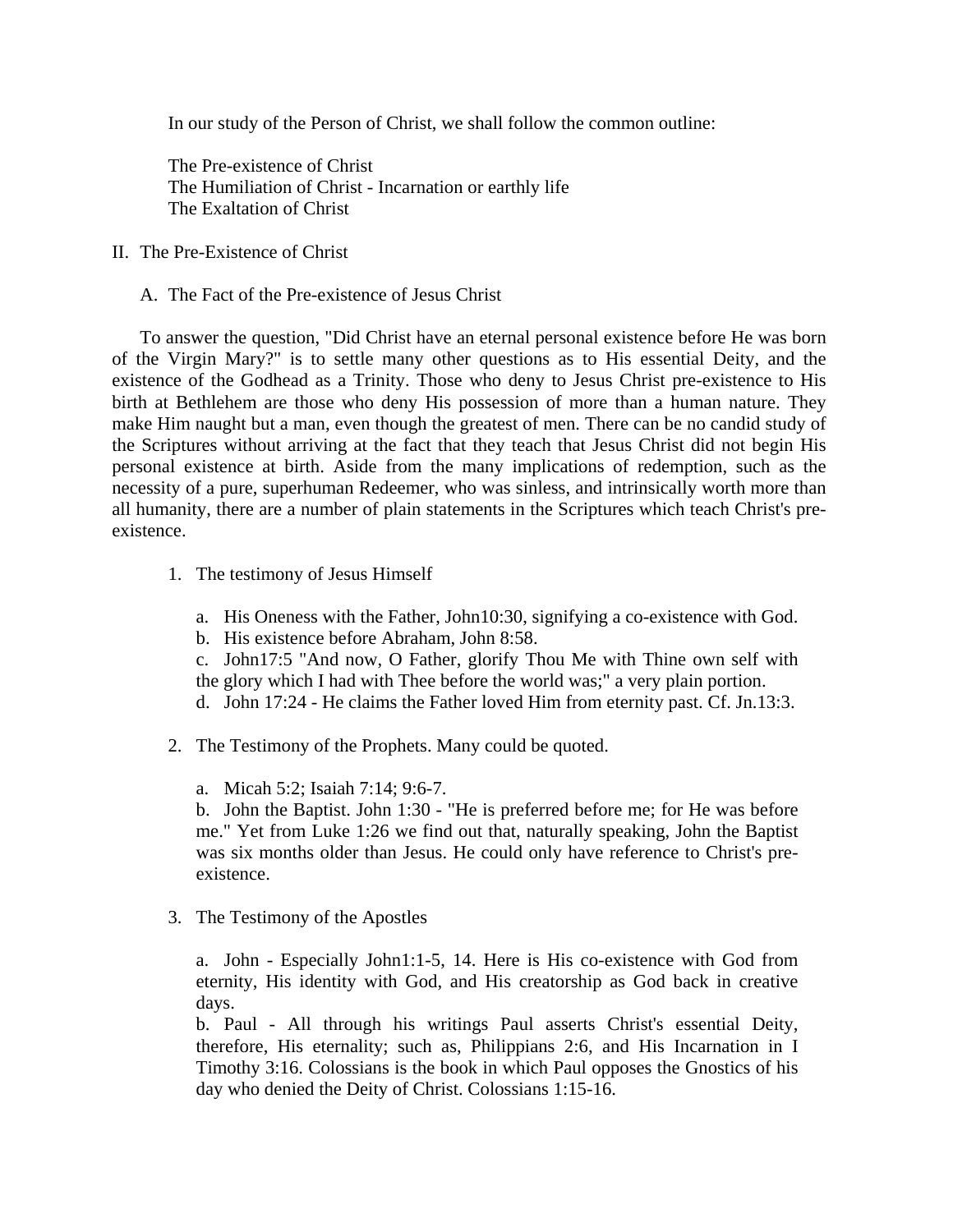c. The Book of Hebrews. 1:2- 3; 13:8

## 4. The Testimony of Implication.

a. The works of creation are ascribed to Christ - (John 1:3); Colossians 1:16; Hebrews 1:10. He must, therefore, have existed before creation.

b. The many titles of Deity ascribed to Christ relate Him to the Jehovah of the Old Testament; therefore, eternally existing. "The Son of God," "First and Last," "Alpha and Omega," "The Lord," "Lord of All," "The Mighty God," "Everlasting Father," "God with us." See how Jesus Himself uses this to affirm His Deity and answer the question of His Sonship. Matthew 22:42-45. This same identification of Jesus Christ by titles is carried over in the New Testament: By the Triune usage of names, such as Matt. 28:19; He is explicitly called God. John 1:1; Titus 2:13; Hebrews 1:8.

c. His pre-existence is implied by the fact that He is to be worshipped as God. John 20:28; Hebrews 1:6 - Worship of the Angels given Him.

d. The attributes of Deity are ascribed to Him. This implies His pre-existence. Life (John 1:4), Self-existence (John5:26), Immutability (Hebrews 13:8), Omnipresent (Matthew 28:20), Omniscience (I Corinthians 4:5; Colossians 2:3), and Omnipotent (Matthew 28:18).

5. The Manifestation of Christ in the Old Testament. These are called Christophanies (Manifestations of Christ). Throughout the Old Testament there is a majestic personage of Super-natural aspect and workings who acts in the name of Jehovah and bears titles and attributes of Deity. He is commonly called, "The Angel," or "The Angel of the Lord," "The Angel of His Presence (or face)," "My Angel" (God talking) "Messenger of the Lord" (Jehovah), and "Angel or Messenger of the Covenant." He can be none other than Deity, and is identified with Christ. He appears as an Angel and sometimes as a Man in the Old Testament.

 Proof that this Angel is Christ - Consider His appearance to Joshua (Joshua 5:13); Accepted worship - Hallowed ground - Captain of Lord's host, as Exodus 3:2, 14. This Captain is the Angel of God presented (Exodus 14:19; 23:23; 32-34). Who was this Angel? Paul tells us - I Corinthians 10:4. Note also Acts 27:23. Cf. all references - Genesis 16:7-13; 18:1; 22:11-18; 31: 11-13; 32:24-32.

## B. The Nature of Christ's Pre-Existence

 There is all the mystery of the Godhead surrounding the existence of Jesus Christ as one of the members of the Holy Trinity from all eternity past. How can our finite minds comprehend the "glory which He had with the Father before the world was?" What can we know of the fellowship of the Godhead from all eternity past before there was any other intelligent personality to share that communion? What can we know of the infinite workings of the Trinity, each member sharing the one nature of the Godhead, yet so distinct as to love One another? When dealing with the nature of the pre-existence of Christ, it is well to confine our speculations to the Scriptural revelations.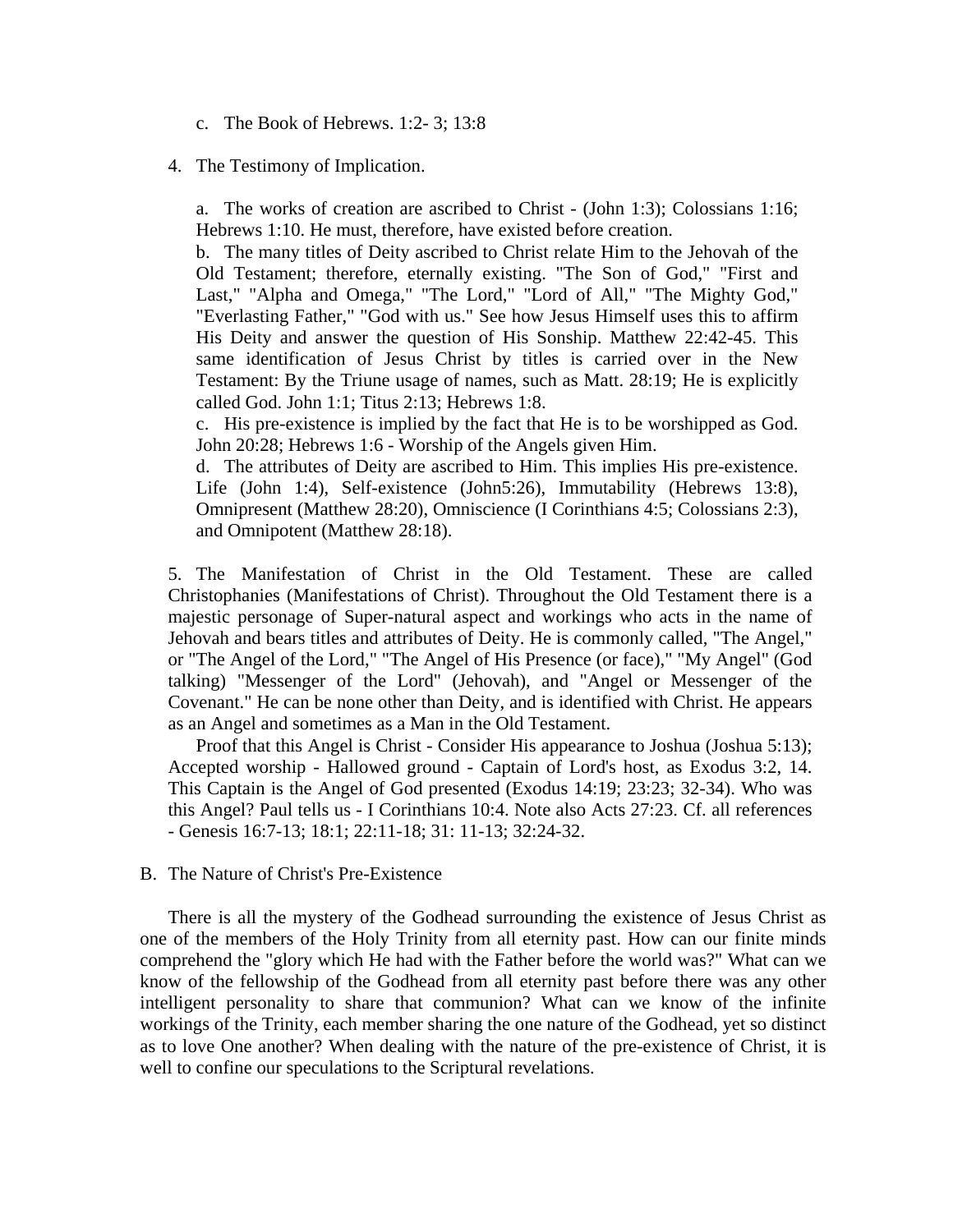1. Some false theories concerning the pre-existence of Christ.

## a. The Christliness theory

 This theory would confine all thought of the pre-existence of Christ only to a certain ideal of love and sacrifice flowing through the human race and finally finding its completion and highest expression in Christ. This is the theory of socalled "Theistic Evolutionists." There was a spirit of Christ in all ages culminating in the Christ. This denies any personal pre-existence. Besides being untrue to all Scriptural statements of the personal pre-existence of Christ, one looks in vain for that "Christliness" in fallen man.

# b. The Humanistic theory

 I have called it thus because of its teachings. It holds that Christ in His preexistence was not Deity at all but a pre-mundane created being; the true perfect spiritual image of God, the prototype of humanity. Biederman, the German theologian says, "The person, the I of Christ, already before His appearance in the earthly corporeity (flesh), preexisted in a pre-earthly condition, with God as the human image of God, and consequently as the archetypal pattern of humanity; this is He, the Son of God. The appearance of Christ in the world, sent by the God of love, is not becoming man, but the coming of the heavenly, pneumatic man in the flesh."

 How untrue this is to Paul and John may be easily seen. "The Word became flesh and dwelt among us." How could He do this if He were already flesh? Paul speaks of "God manifest in the flesh." This theory must be the grandfather to the Russellite conception of God the Father as a literal, fleshly, physical man in heaven, also of Mormonism.

c. The Angel theory

 The Russelites deny the essential Deity of Jesus Christ. In Judge Rutherford's book, *Deliverance*, he teaches that Christ was a literally born son of God. God had two sons; Lucifer and the Logos (Christ), Christ being a little higher than Lucifer. He was the Creator all right, but only an archangel. After His Incarnation, Christ ceased to be an angel, but was only a perfect man. This man is annihilated and only a spirit Christ lives today. Such is the Christology of Russellism. It is based entirely upon a mistaken idea of the words, "The Only Begotten Son of God," which we shall shortly consider. It distinctly denies what the Scriptures affirm, "The Oneness of Christ with the Father."

d. We might just mention one more, one from which atheistic modernistic modernism seems to draw some of its obnoxious pantheistic teachings. Jesus was human just like every other man. All humanity pre-existed as God, or the impersonal God takes on self-conscious personality in man. Christ only attained the highest degree of God-consciousness. This is mere Eastern pantheism, "God is all and all is God."

 All of these theories, and many more shades of them deny the true Biblical portrait of the Christ co-existing with the Father God as co-equal with the other members of the Trinity.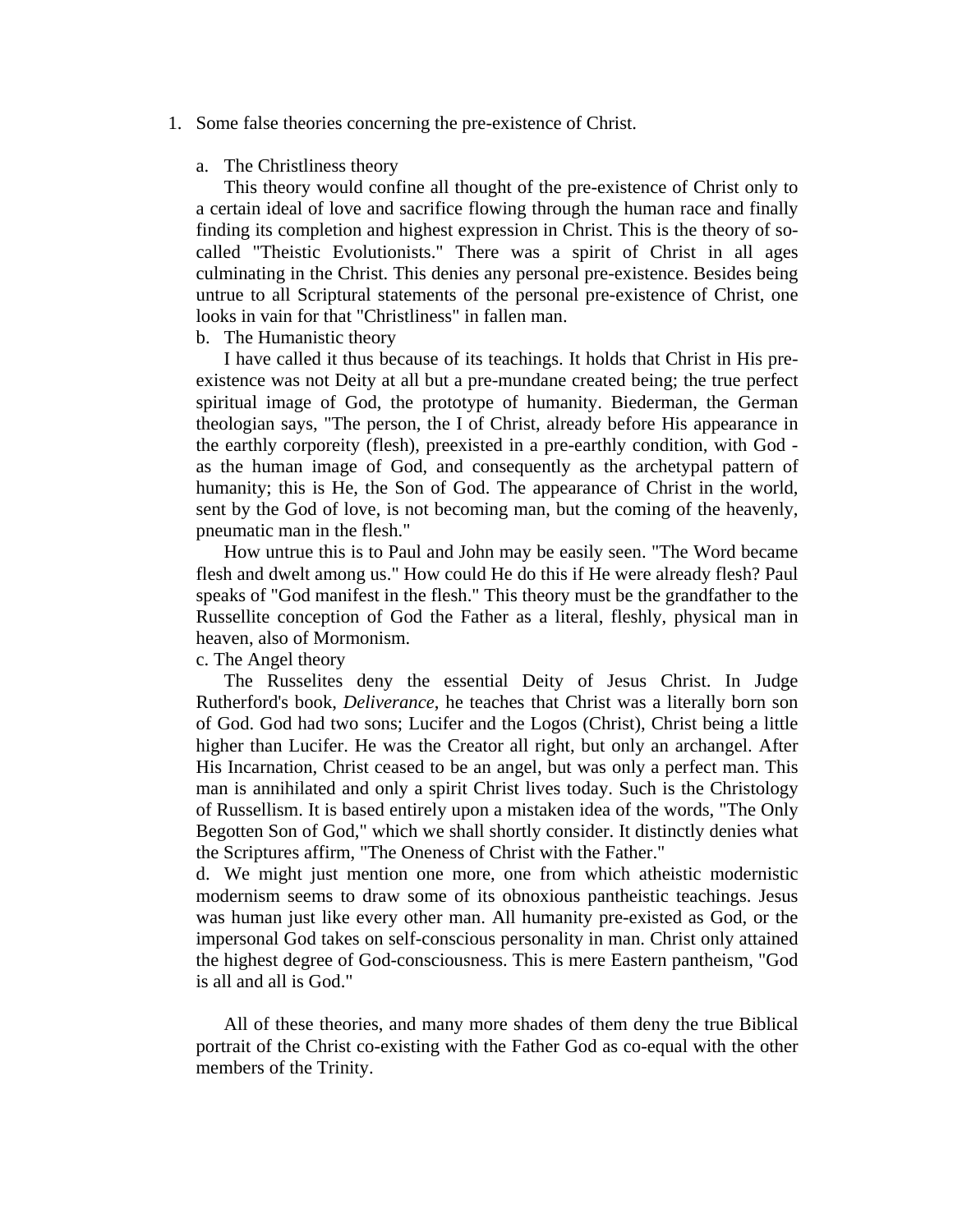#### B. The nature of Christ's pre-existence.

 In dealing with the term used of Christ, "Only Begotten Son," and "First Begotten," we must come to realize there is something more in the meaning of "Begotten" than is commonly understood of "Birth." When we think of birth, we think of that as the beginning of all personal existence for the individual. In the light of all the plain teachings of the Scriptures concerning an existence prior to Bethlehem for the Christ with a real individual personality, we must find further meaning.

 Christ is called the "Son of God" in a unique sense in which we are never so designated; hence five times in the New Testament He is called, "The ONLY begotten of the Father." That signifies uniqueness in Christ being termed "Only Begotten Son." There are sons born unto God by the power of the Holy Spirit every time a sinner is saved, or "born again," but that doesn't make "Christs" of them. You may see the uniqueness, then, of the expression, "Only Begotten Son." Theologians have commonly tried to arrive at a just estimate of the term by saying, "Christ was not begotten in time, but in eternity; therefore, calling it eternal generation of Jesus Christ." The Greek word monogenes literally means, "only born" or "chief born," and is always used in into the world; His taking human flesh upon Himself; seeming to signify the beginning of His dual personality as the Christ Jesus, the God-Man. The first time the expression occurs (John1:14), we see it related to His incarnation. Also John 3:16. Cf. 1 John 4:9 and Hebrews 11:17 - related to His incarnation and substitutionary death. In Hebrews 1:6 the relation of the term "Begotten Son" is seen as applying to His advent into the world." Here the Apostle is quoting from the only time in the Old Testament the term is used, Psalm 2:7, and is localized. "This day" or Paul says, "Today art Thou My Son." Here is the Holy Spirit's interpretation of the Second Psalm. Cf. Psalm 2:7 and its context with Acts 13:32-33, and Hebrews 1:5-6. The phrase, "Only Begotten Son of God," is the term signifying His advent into the world for man's redemption and not a term to signify His creation. As God, He was never created nor had a beginning, since He "created everything that was made" John 1:3.

 The nature of His pre-existence was as the Second Person of the Trinity, on equality with God for He was God. "Being in the form of God" (Philippians 2:6), therefore He did not begin His existence at natural birth. Being essentially God, sharing the same essence of the Godhead with the other Two Members, He is eternal; but of that "Glory which He had with the Father before the world was" when "He was in the bosom of the Father," no finite mind may comprehend. All we can state is that as God, His pre-existence was as God in nature and attributes, hence, the statement of Paul - "Great is the mystery of Godliness, God manifest in the flesh," (1 Timothy 3:16) and the announcement "Thou shalt call His name Emanuel" which being interpreted is "God with us," (Matthew 1:23).

### III. The Humiliation of Christ - His Incarnation

 In the consideration of the humiliation of Christ, we have to deal with the consideration of His earthly life and mode of existence while incarnate. We have already considered the fact that before His incarnation, He was the Son of God, (not "Christ" this is His incarnation as "Jesus") the Second Person of the Holy Trinity, very God of very God.

 There are a number of mysteries attached to His Incarnation as was to His preexistence. We shall consider the question, "What does it mean that the Logos 'took on Him flesh,' and was He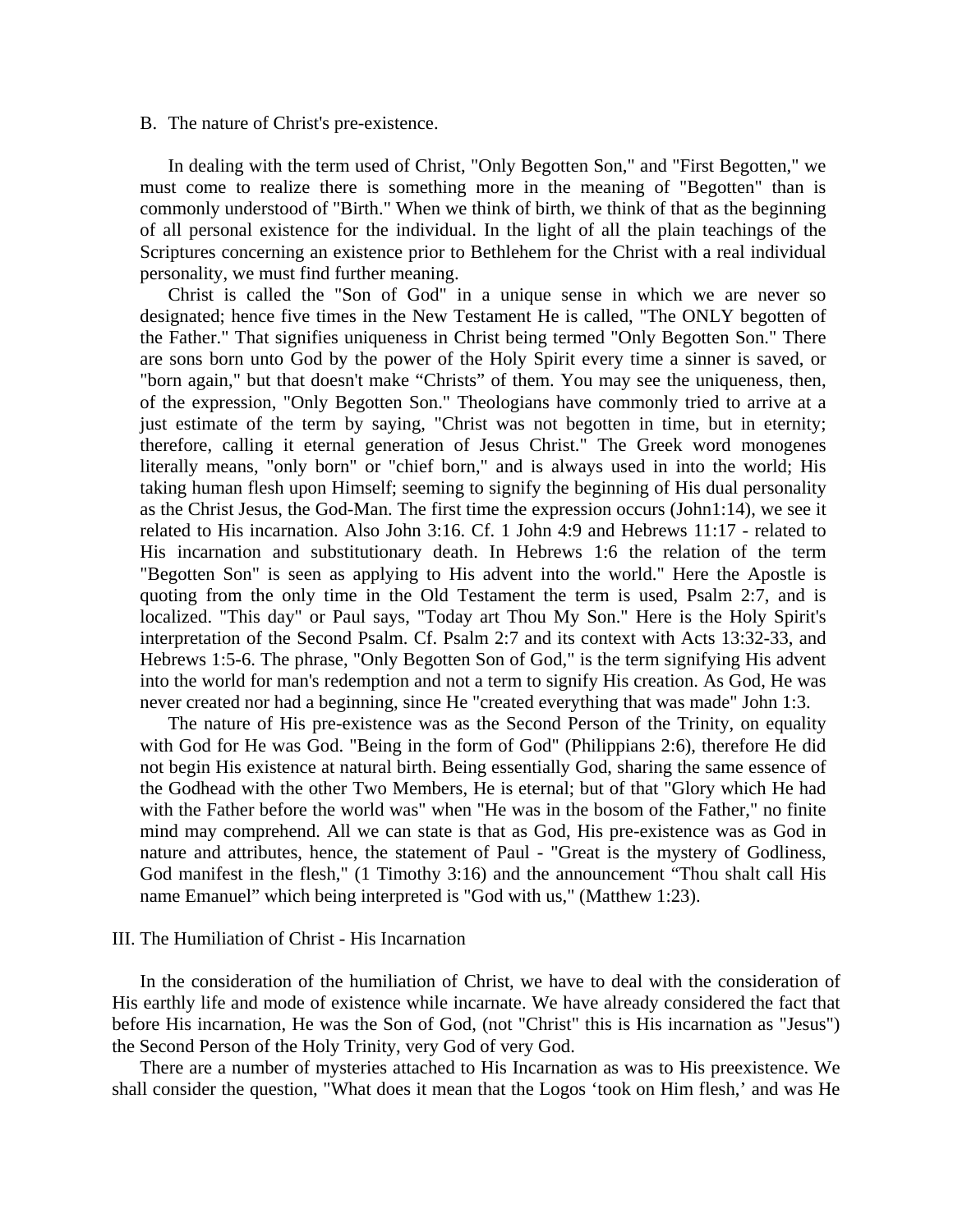really a man of like passions as we?" That there can be no comprehensive understanding of the Incarnation is at once apparent, both from revelation and reason. Only one who has Himself lived in the highest state as God could fathom the condescension and humiliation of the Incarnation. "Great is the mystery of Godliness, God, was manifest in the flesh." (I Timothy 3:16.)

# A. The Fact of the Incarnation

 The word "Incarnate" literally from the Latin means, "Enfleshment," the taking of humanity. How plainly that fact of Christ's Enfleshment is seen in Hebrews 2:14 - "Forasmuch as the children are partakers of flesh and blood, He also Himself likewise took part of the same; that through death He might destroy him that had the power of death, that is the devil." Nothing could teach plainer the Incarnation of the Christ in literal human flesh life. Like portions teach the fact of the Incarnation - John 1:14; Romans 8:3; Galatians 4:4- 5. These and the accounts of His birth in Matthew 1:18-25; and Luke 1:26-35 clearly teach that this preexistent Divine Personage came down to earth and took upon Himself a literal human body and nature.

## B. The Nature of the Incarnation

 To become flesh does not mean merely to inhabit a human body, like one dwells in a house, for in Genesis 18, Christ appeared unto Abram in human form; but that was not an Incarnation. The flesh in the New Testament is very often used to mean the human nature (as "The flesh lusteth against the Spirit and the Spirit against the flesh.") Galatians 5:17). It is evident here and throughout the chapter that flesh is not synonymous with the body; for Paul speaks of himself as before his salvation as being in the flesh, and not pleasing God. He was just as much in the body after salvation as before. He is speaking of his old natural human nature.

 When the Scriptures speak of Christ as taking human flesh, it is more than a human body; but also human nature (Hebrews 2:14-17). We live in our human body in a different sense than we live in our house; the roots of the human nature permeate this "earthly tabernacle" and is the life of it; but can live separate from it after death, so that the saved man in Paradise is still a human being, but the human nature as distinguished from the nature of angels. Therefore as we progress in this study, we shall first consider the True Humanity of Christ as well as His True Deity. In the words of the Nicene Creed, "He was very God of very God, and very man of very man."

1. The True Humanity of Christ

 There are simple proofs of this Humanity - such as, His natural birth, His natural life with human frailties and feelings, of hunger, thirst, weariness, temptation, suffering, weeping, sorrowing, and death. These belong primarily to human beings. God cannot be tempted nor experience any of these other sensations; neither can He be touched with death. He Himself told Thomas, "Handle Me and see, for spirit hath not flesh and bones as ye see Me have." (Luke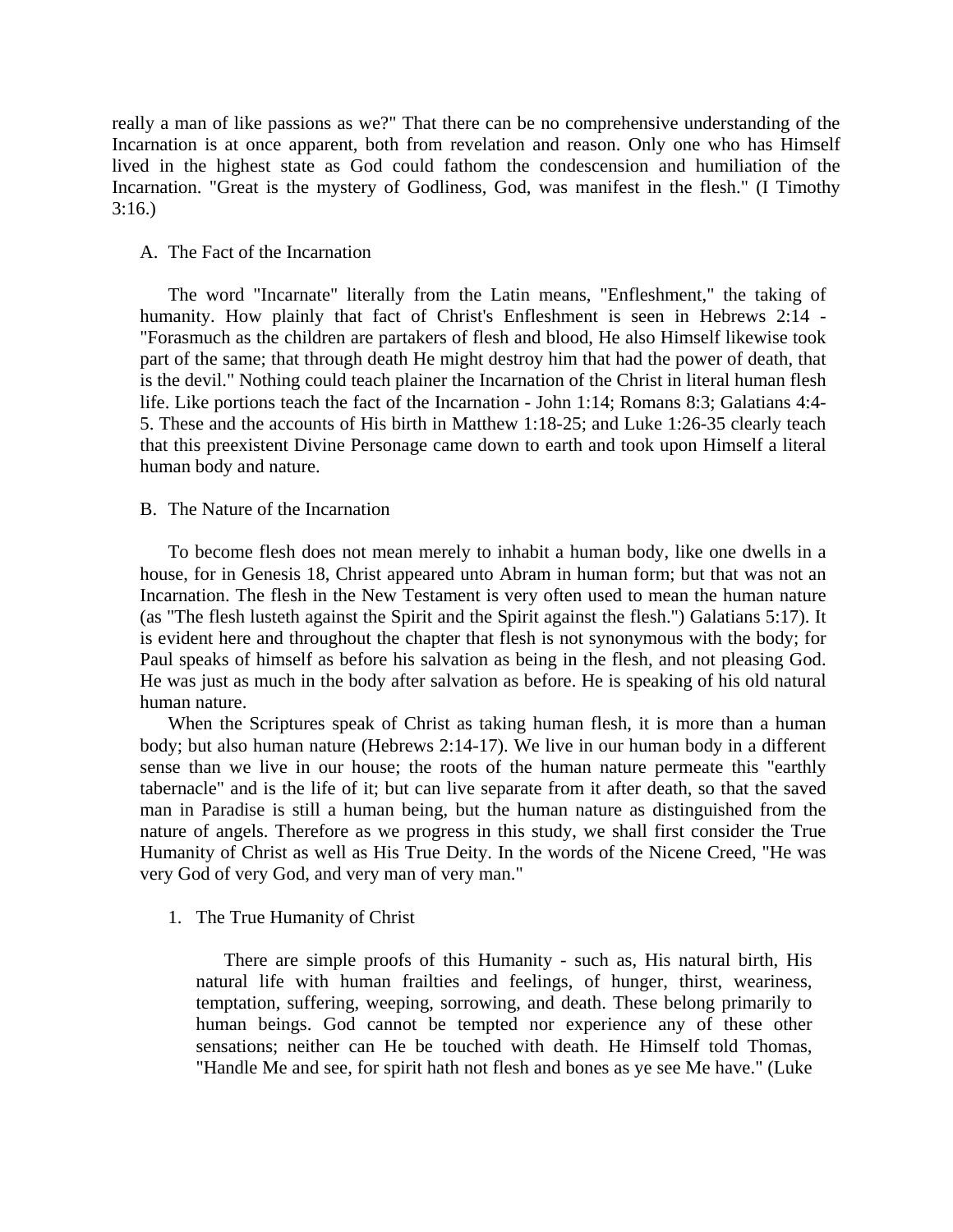24:39) There is more to understanding the true humanity of Christ than ascribing to Him physical humanity.

 God could have given unto Christ an Incarnation apart from "Being born of a woman" but would it have sufficed for the mission He came to fulfill? God could have created both a body and nature for Christ as He did for Adam, but what relation would such a being have to us? He would be isolated from us, not bone of our bone and flesh of our flesh; and, though exactly like ours, would in no sense be generically ours. He would bear no more relationship to us by birth than the angels to Adam. He could not "Be touched with the feelings of our infirmities, neither bear the curse of the broken Law." No, Christ took upon Himself human flesh, body and soul and spirit, body and human nature like mine, so that, in truth, He could be called "Son of Man." Christ's humanity was created the same time as mine. In Adam He partook of the common human nature that was created in the first Adam, and generically passed down through the ages. I bear two kinds of brother relationship to the Christ: by natural birth; by blood relation, or generation, and regeneration. Herein is Christ called the "seed of Abraham," (Galatians 3:16), "The seed of David," (John. 7:42) and in (Romans 1:3), "Concerning His Son Jesus Christ our Lord which was made of the seed of David according to the flesh." See also (Galatians 4:4) Made of a woman," (Romans 9:5) and again (Hebrews 2:16) "Seed of Abraham." To be a mediator between God and man, He must partake of both natures. He must have a true man's nature or He would have no true link with man as He must have a true God nature or He would have no link with God.

 All humanity is said to possess the one human nature, and it is of this one human nature of which Jesus partook by being naturally born of a natural human mother. Here is the argument from (Hebrews 2:14-18) - His taking the nature not of angels but of Abraham. He took our nature that we might take His. II Peter 1:4. Note: In all things to be made like unto His brethren, never lose sight of the fact, Christ was truly human in all points.

 The only divergency of this fact is stated again and again in the Scriptures. "Yet without sin," but it isn't sin in our natures which makes us human. Adam was a human being before the fall, and we are still human when born again, and shall be human beings yet glorified in Eternity. Sin is not the original, nor is it the essential part of our nature; but rather a perversion and disease permeating all of our nature. Christ must not have this diseased fallen type of human nature, or He could not have mediated and reconciled us to God. When we predicate sinlessness to Christ, we mean more than the fact that He never sinned, but that there never was passed on to Him in natural birth, the sin principle in human nature which constitutes it "fallen." The "Total depravity" of human nature was never His. The words of David, "In sin did my mother conceive me," and "I was shapen in iniquity," were never true concerning Jesus Christ. This is ever mentioned in the Scriptures to make us keep in mind Christ's perfect, sinless humanity. (II Corinthians 5:21); (Hebrews 4:15); (I Peter 1:19); (Hebrews 7:26).

 The question, of course, arises, "How could He be born of a human mother, who had a fallen nature, and not be fallen Himself? The Scriptural testimony of His sinlessness is enough if there were no further understanding of the mystery,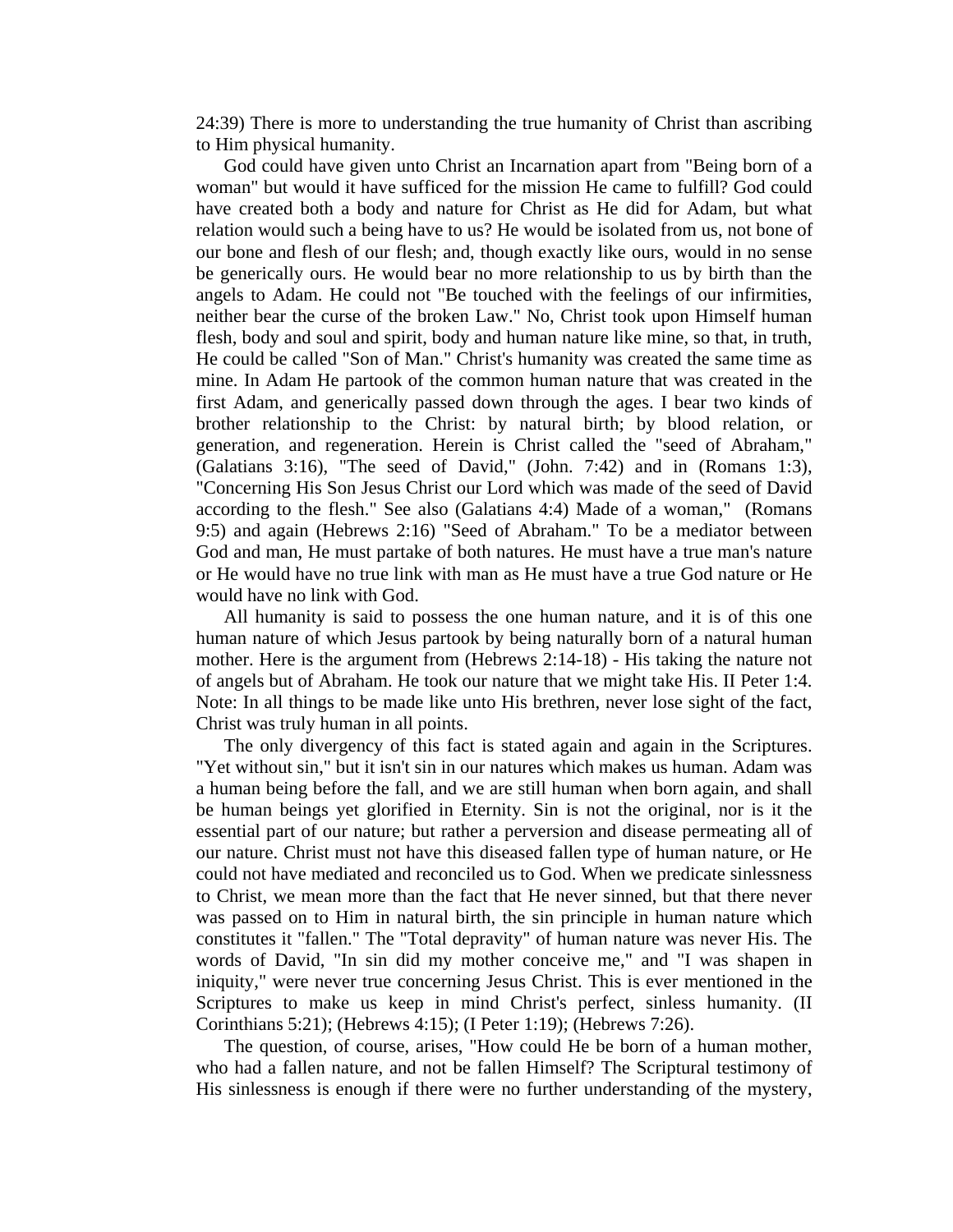but there are some other reasons - One: The miraculous conception - The miracle of His birth. He was conceived of the Holy Ghost. This is not the "immaculate conception" of Catholicism which teaches the sinlessness of Mary in order both to explain the sinlessness of Christ and their own Mariolatry, their blasphemous claims for Mary as "the mother of God." Under the miraculous conception alone is meant that under the workings of the Holy Spirit in the conception of Christ, there was no transmission of Mary's natural human fallen nature.

 Too, there is the explanation from the biological teachings of the Old Testament that the lineage or seed is reckoned only from the male line; therefore, the depraved nature is through the male or father, not the mother. Since Christ had no human father, but that the Holy Spirit was His father, then He did not partake of fallen human nature, but only a human nature from Mary, but sinlessness from the Holy Spirit. In both instances, the Holy Spirit relieved the human nature of the Christ from the disease of sin; so that, though every other human born into the world by natural generation is fallen and needs a Saviour from sin, yet this Christ miraculously conceived of the Holy Spirit without human father, was born into the world with a perfect sinless human nature, consecrated with all tendencies aligned and in harmony and willing with God the Father, "I and the Father are one." (John 10:30)

 This affords us the only understanding of the temptation of Christ. It is clearly evident that His Deity could not be tempted with evil, for such is the plain teachings of the Scripture. (James 1:13) How could Christ be tempted "In all points like as we are tempted, yet without sin?" It is the mutable nature which, though sinless, could be tempted as was Adam, yet with this difference; it was joined to a God-nature which of necessity kept it true. The impeccability lay not in His humanity, but His Deity. Being the God-Man, He could not sin nor drift from God, but be the same "Yesterday, today, and forever."

2. The True Deity of Christ

 Since we have identified the Christ of the four Gospels as the pre-existent Son of God, the Second Person of the Holy Trinity, it is not necessary here to enter into a detailed reiteration of the proofs of His Deity, but only to state the fact of His Deity and some Scriptural proofs. It is necessary, however, to emphasize the great truth, that in becoming human, Christ did not cease to be Divine, or God. The assumption of humanity did not mean the cessation of His Divine nature, but only the addition of a new nature. When we read in (Philippians 2:6) that He "emptied Himself", RU, it does not mean that He emptied Himself of nature of God, which He possessed, but of the "Glory of God." The glory consisted of the prerogatives and appearances of Deity, not the essence. This self-emptying could not have been of His Deity for instead of being an instance of Divine humiliation, it would have been a cessation of One of the Members of the Godhead. To empty oneself of His essential nature would be a cessation of that personality entirely. In laying aside His glory, He is no sense laid aside His Deity.

 This emptying of His glory was the laying aside of the expression of Himself through His Divine Nature and the expression now through His human nature.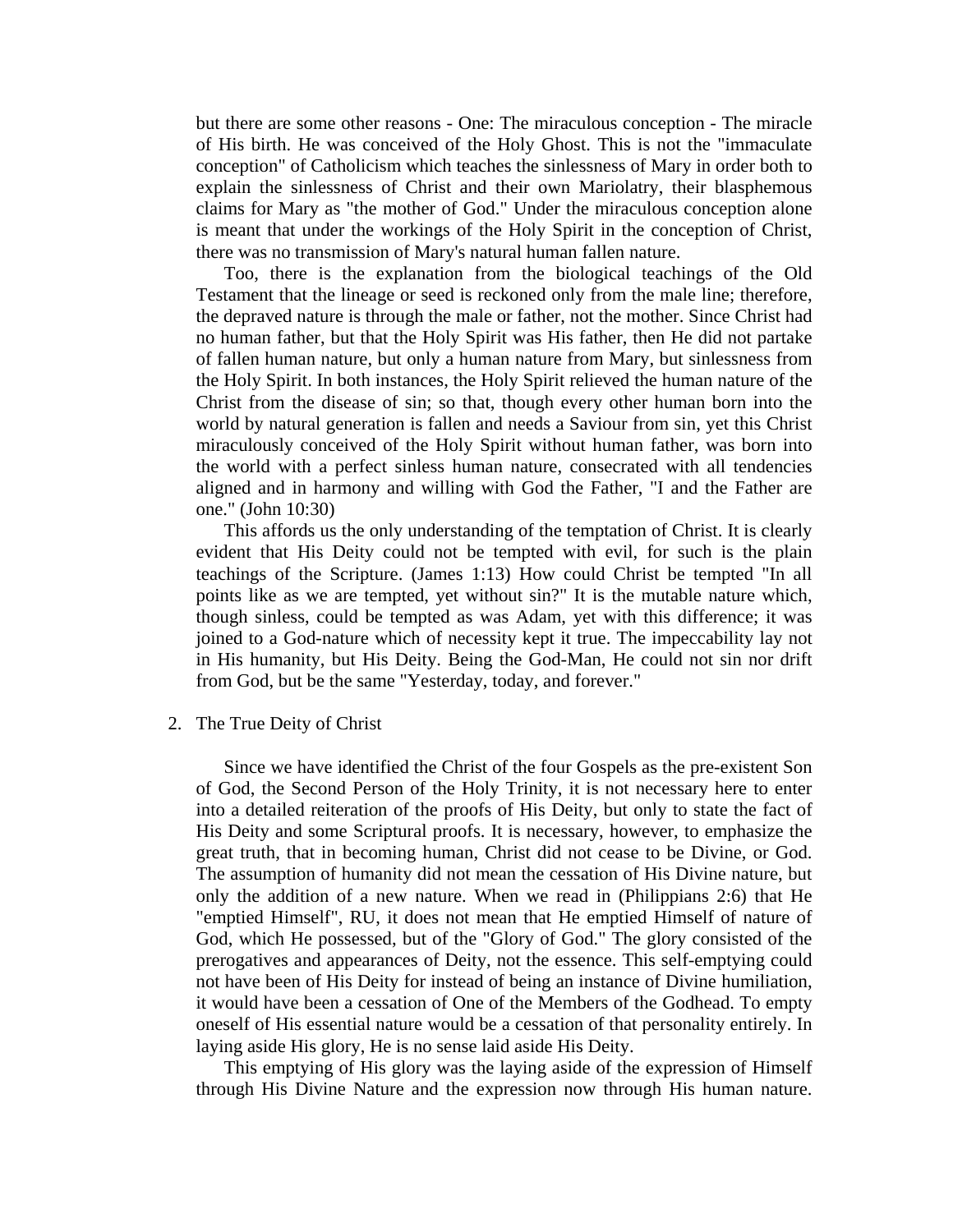This is seen through the subjection always to the Father. He said, "The works and the words that He did were not His own but the Father that sent Him." (John 14:10; 9:4) etc., thus we see that there were no outward marks of identification upon the Christ marking Him as the Son of God, for He laid that aside henceforth for the work of redemption to only manifest the form of servant among men. There were, therefore, two natures within the Christ. Taking human nature upon Himself, while He must retain His essential nature as God.

 The objection has been variously raised, "But how can He reconcile the true Deity of Jesus Christ with True humanity of Christ?" It is well to always keep in mind that our primary business in Bible interpretation is not to reconcile all Scripture with other Scriptures any more than to try to reconcile Scripture with all the ever changing systems of science. Our business is first to ascertain the real meaning of the Scriptures, then if we can reconcile them, that is wonderful. And many times more wonderful if we can't. We should believe both truths in seeing conflict, realizing that there are some things we don't know. Some truth is too large to reconcile with our small degree of present knowledge; such as, the Divine sovereignty of God, and the free moral agency of man.

 God sometimes just gives us a pin prick of light here and a pin prick there in the great circle of truth, while He sees the whole circle. Because our little arch of the circle just doesn't join to the other one is no sign there is a contradiction. Such is the great mystery of the Man Christ Jesus. The Bible doesn't hesitate to put the clearest signs of His Deity right alongside of the plainest indications of His humanity. NOTE:

a. (Matthew 8:24) - Christ asleep. What is more human? In verse 26, He rebukes the wind and stills the seas. What could be more divine? No wonder they ask, "What manner of man is that that even the winds and the sea obey Him?"

b. (John 11:35-38) - Jesus weeping and groaning in sorrow. What is more human? In verses 43-44, "He cried in a loud voice, Lazarus, come forth, and he that was dead came forth." What could be more divine?

c. (Luke 9:28) - He took three disciples and went up into a mountain to pray. What could be more human than this dependence upon the Father in prayer? Verse 29 - "And as He prayed, the fashion of His countenance was altered and His raiment became white and glistening," then a voice from God, "This is my Beloved Son." What could be more divine?

 He was weary at the well of Jacob, yet could cry out, "Come unto Me all ye that are weary and heavy laden and I'll give you rest." He was hungry, yet He could create enough bread out of a small lunch to feed the multitude, and say, "I am the Bread of Life." He was thirsty on the cross, yet turned the water into wine to satisfy the thirst at the wedding feast, and say, "If any man thirst, let Him come, and whosoever drinketh of the water that I shall give him shall never thirst again." He suffered excruciating agony upon the cross, yet as God rebuked all manner of diseases. He died as man, yet gives eternal life as God. Here is the greatest paradox in the universe, the God-Man, Christ Jesus, The Perfect Saviour, for as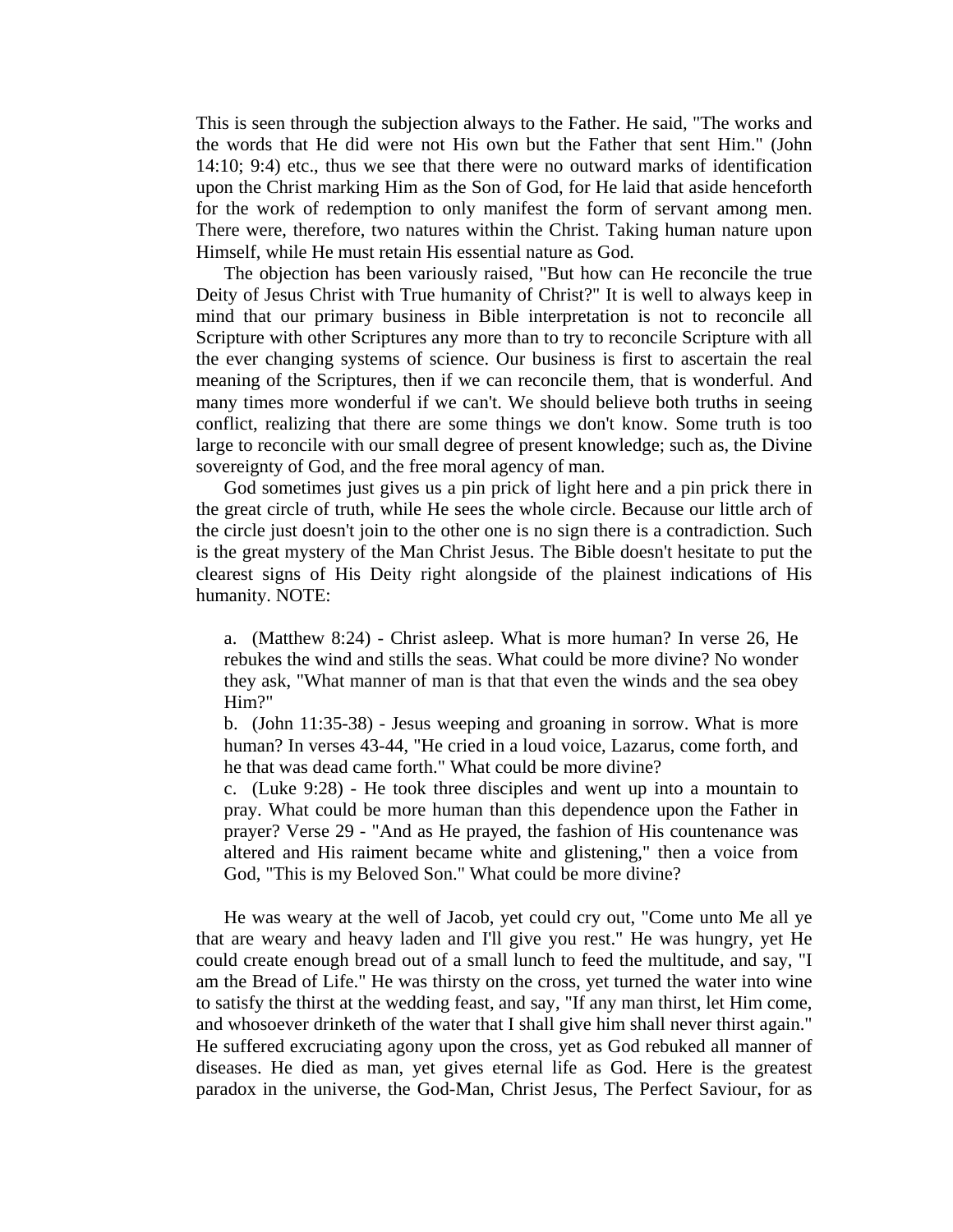Man, He touches me, and, as God, He touches God and brings the estranged together in His atoning death.

## 3. The Union of the Divine and the Human Natures in the Christ

 The question naturally arises, what relation did the two natures within the Christ bear to each other, and what modifications did each impose upon the other? In other words, was either of the two natures affected by their proximity to the other? Some theologians have answered in the affirmative by asserting the complete subservience of the human to the Divine, and others to the contrary asserting the obeyance and subservience of the Divine to the human. The Lutheran theologians have asserted that the human nature was so affected by the Divine until itself possessed Divine attributes; such as omniscience, omnipresence and omnipotence. Thus, they have taught that the human flesh of Christ was an object of worship just as much as His Divine nature. They laid the most stress upon the omnipresence of His flesh or body, like the Catholics, in order to make the Lord's Supper and the mass the literal body of the Christ by the consecration of the elements. This seems to teach that Deity can be transmitted to something else, and the infinite into the finite. The greatest class of Protestant theologians has maintained the dual nature of Christ as God and Man, but in one perfect union so that He is not a dual personality, but God-Man, The Aanthropic. (Greek - Theos, God, and Anthropos, man).

 This union of His two natures is called in theology, Hypostatic Union or Personal Unition. The Chalcedon Creed emphasizes this oneness or union, "This one and the same Christ, Son, Lord, Only Begotten, is to be acknowledged in two natures, in confusedly, unchangeably, indivisibly, inseparably." The Westminster Confession says, "The Son of God, the second person in the Trinity, did, when the fullness of time was come, take upon Himself man's nature, yet without sin, being very God and very man, yet one Christ, the only Mediator between God and man." So the two natures were organically and indissolubly united in perfect union in the one unique person of Christ. Thus, He is not to be thought of as two persons dwelling in man, but God-man. Yet in this union of the two natures, it is well to keep in mind that being Divine He was no less human, and being human, He was no less Divine.

 This union of the two natures of Christ into one personality is not the error of the Nestorians who speak of Christ as neither Divine nor human, but a hybrid between the two. That is not the teaching of Scriptures, but that while being God, and Man, possessing both natures, their union was so complete in His incarnation as to make one personality, Christ the Lord; thus, the question of "selfconsciousness, both a consciousness from the Divine nature, and the human, or just one consciousness?" From the teachings of the Scriptures of the actions and willings of Christ, the conclusion is surely of but one consciousness. Therefore, you never read in the Gospels of any interchanging of addresses between the Divine and the human, such as we find between the members of the Godhead; but contrariwise He uses the singular in reference to Himself. In all Scriptural references to Him and in Christian consciousness, there is no thought of plurality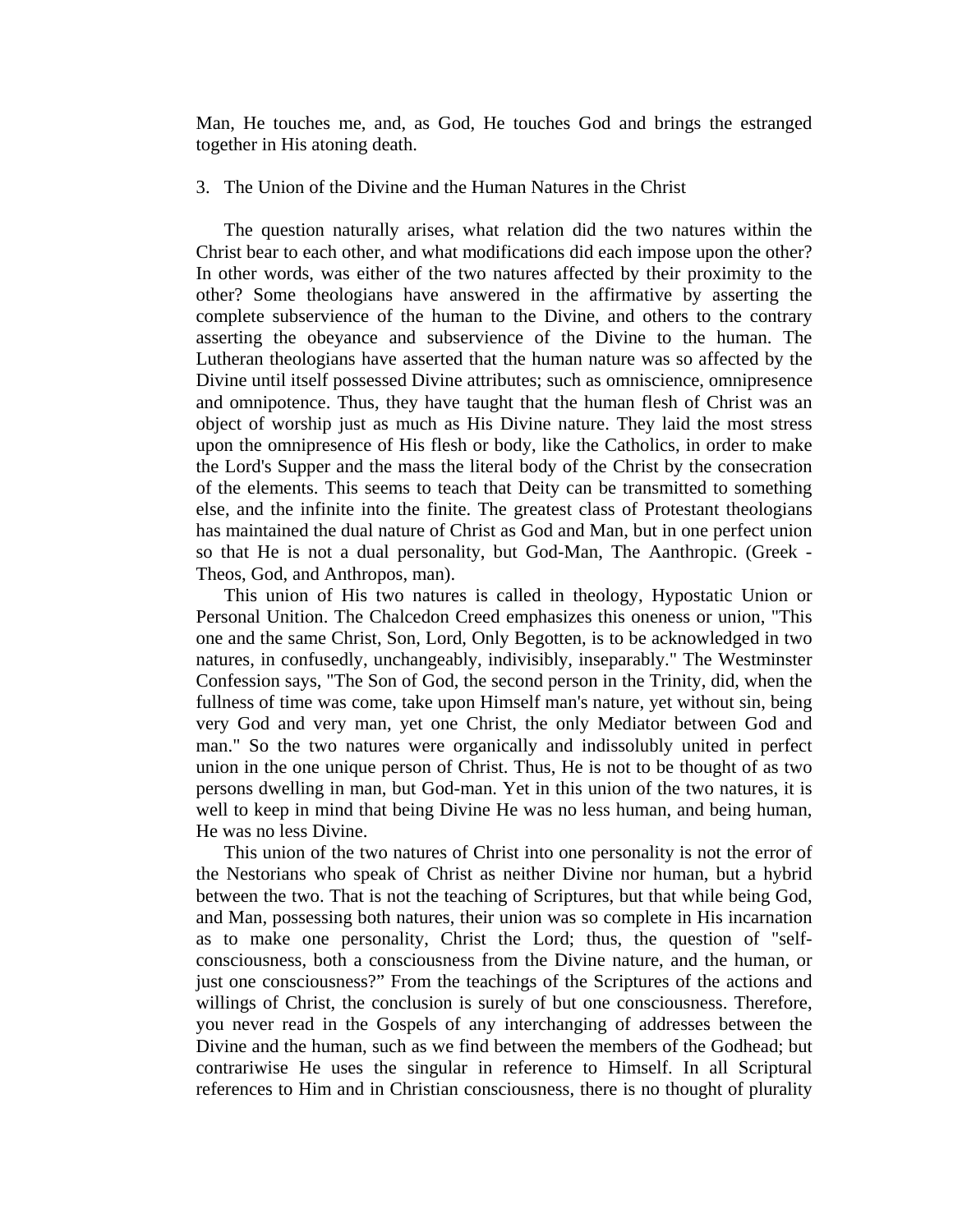when thinking of Christ, but of singularity, so that it is not, Jesus and Christ, making up the human and the Divine, but it is Jesus Christ, One Mediator between God and man.

4. Some of the many Errors about the Person of Christ

 In summary, we see the true Protestant doctrine of the Personality of Christ consists of four elements. 1: The true and proper Deity of Christ. 2: His true and proper humanity. 3: The union of Deity and humanity in one person. 4: The distinctions of the two natures, true humanity and true Deity, in one person so that there is neither mixture nor confluence of natures, no hybrid which is neither God nor man. The errors through church history have shaded off into both directions of nullifying either His Deity or His humanity, and sometimes both.

a. The Ebionites. One of the earliest errors arising out of Judaistic ideas of monotheism taught that Jesus was not Divine but purely human until His baptism when an unmeasured fullness of the Spirit rested upon Him making Him almost divine.

b. Decetism. The word from the Greek means to seem to appear, thus no reality, but only appearance. This was an accommodation to the Eastern philosophy of the evil of matter. So, Christ could not have had a real body at all, but merely the appearance of a body. It flourished in the latter part of John's life, and he seems to be combating it in his first epistle, 4:1-4. It was paganism introduced into the church as it had been before and since.

c. Arianism. About the fourth century A.D. Arias, a presbyter of the church of Alexander, began the long line of heresy denying the true Deity of Christ. He taught that He was merely the highest order of created being. That God was not always a Father, but became so when He begot Jesus Christ, who was made from nothing, and, therefore is temporal, changeable, and not eternal. One can see where Russellism began.

d. Appollinarianism. Appollinarius, bishop at Laodicea, fourth century A.D., denied unto Christ a complete human nature. He had a human body, and human soul, but no human rational spirit; but the Logos took the place of that human element of personality, thus Jesus was only two parts human.

e. Monarchianism and Patripassianism. Akin to Appollinarianism, but it denies to Christ any human nature at all. His human body was indwelt by the Divine nature.

f. Eutychianism, confusing of the dual natures of Christ into one new nature, neither Divine nor human.

g. Nestorianism. Nestorius, bishop of Constantinople, denied the unity of the personality of Christ and made Him two distinct personalities as well as natures. Note: In all of these errors of ancient times, there is a denial of Christ's true Deity, true humanity, true union of natures into one personality, and denial of distinctions of natures.

Among modern heresies might be named:

h. Unitarianism, nothing but old Arianism, denial of Christ's Godhead.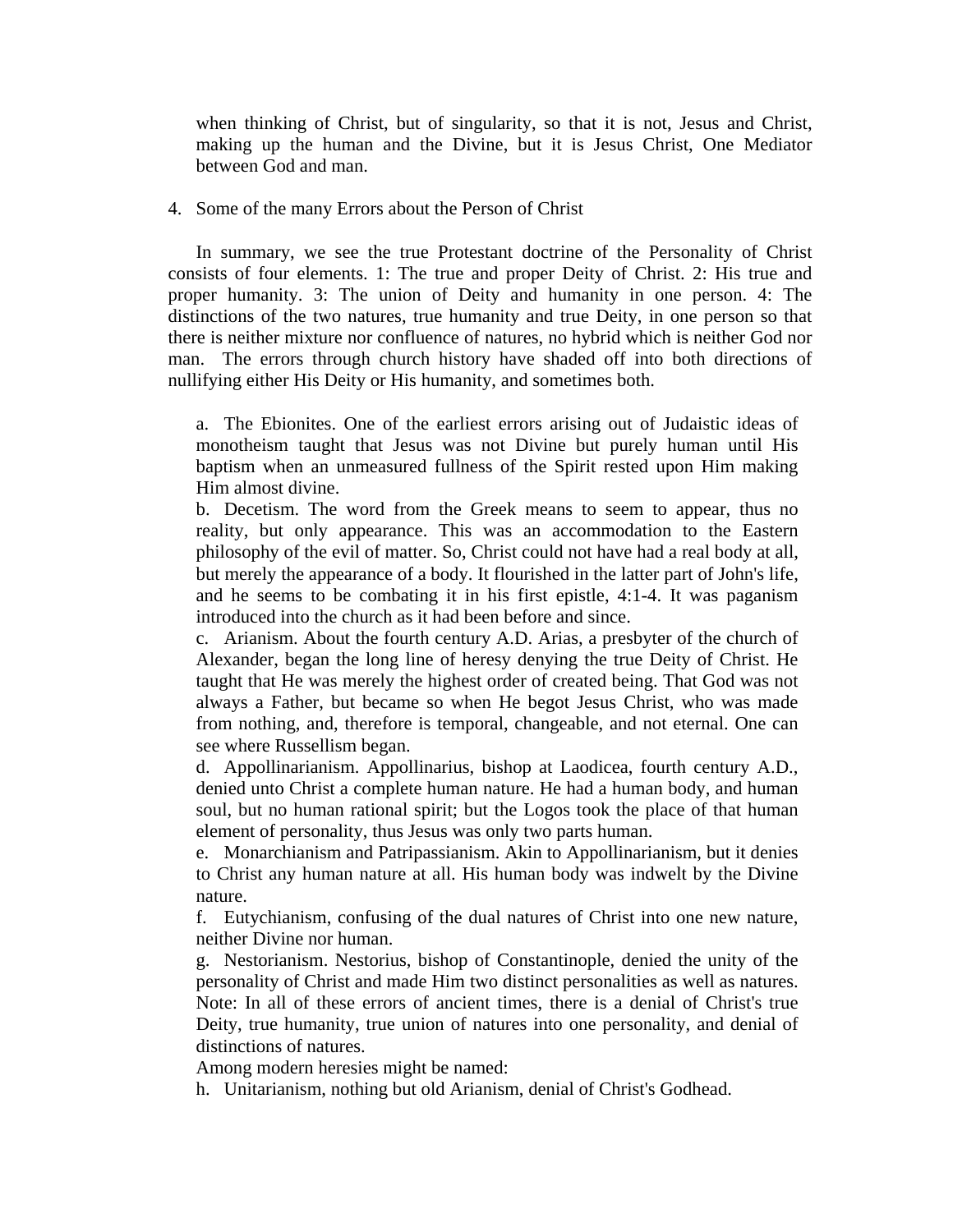i. Christian Science. Docetism revived; a denial of Christ's humanity, denial of the reality of matter. Christ was the offspring of Mary's self-conscious communion with God, her ideal; therefore, Christian Science teaches that Christ never had reality, but was Mary's ideal.

j. Lutheran and Catholic. Christ's Divinity so permeated His humanity as to make it Divine, too, a denial, in fact, of His true humanity. I believe in the immaculate Christ, but not in the Immaculate Conception.

k. Russellism or Millennial Dawnism goes farther than all the rest in denial of Christ's Deity and present existence. Before His birth, He was not God but an archangel; after birth just a man; then He was annihilated at death; but somehow He is Spirit now, but evidently without reality.

l. Christ was a begotten Son of the Father in time; therefore, not Divine. He married the two sisters of Lazarus, Mary and Martha; therefore, he was a polygamist. Therefore, like God the Father, He is only a man.

m. All the forms of Modernism, a great human Teacher of Morals and Ethics like all the other teachers, and worked His way up to Deity like we may. How different the four orthodox views at the head of this chapter.

5. Steps in the Humiliation of Christ

.

 The one Scripture which outlines the steps in the humiliation of Christ is (Philippians 2:6-8), and we shall see later it gives the steps of His exaltation. We see seven downward steps in the "kenosis," the humbling of the Son of God, His voluntarily emptying of Himself

a. His Incarnation, the emptying of Himself of His glory as God to take human form. This might be called the "impoverishment of Deity;" the expression of Himself not through the Divine nature, but through the human; the Creator taking upon Himself the form of the creature of His own fashioning.

b. Taking the form of a servant. As He Himself said, "The Son of Man came not to be ministered unto but to minister," to serve. He put Himself under the direction of the Holy Spirit and the Father, for the work of redemption. He put Himself in the place not of Lord, but servant. He, who had the inherent right as God to demand the service of all, became the servant of all.

c. He humbled Himself. Not only to take the "form" of a servant - station position, but also the humblest of servants. The head of all became the servant of all - to "taste death for all men."

d. "Becoming obedient to death;" He who had life in Himself, need not to die, and could not die, except He willingly obey death. Here is the depth of His impoverishment. Here the humiliation is complete. Here the human mind fails to comprehend what it means for God the Son to willingly enter the domain of death.

e. "Even the death of the Cross," Yes, through the worst possible portal of death. According to (Galatians 3:13), this was for Christ to literally become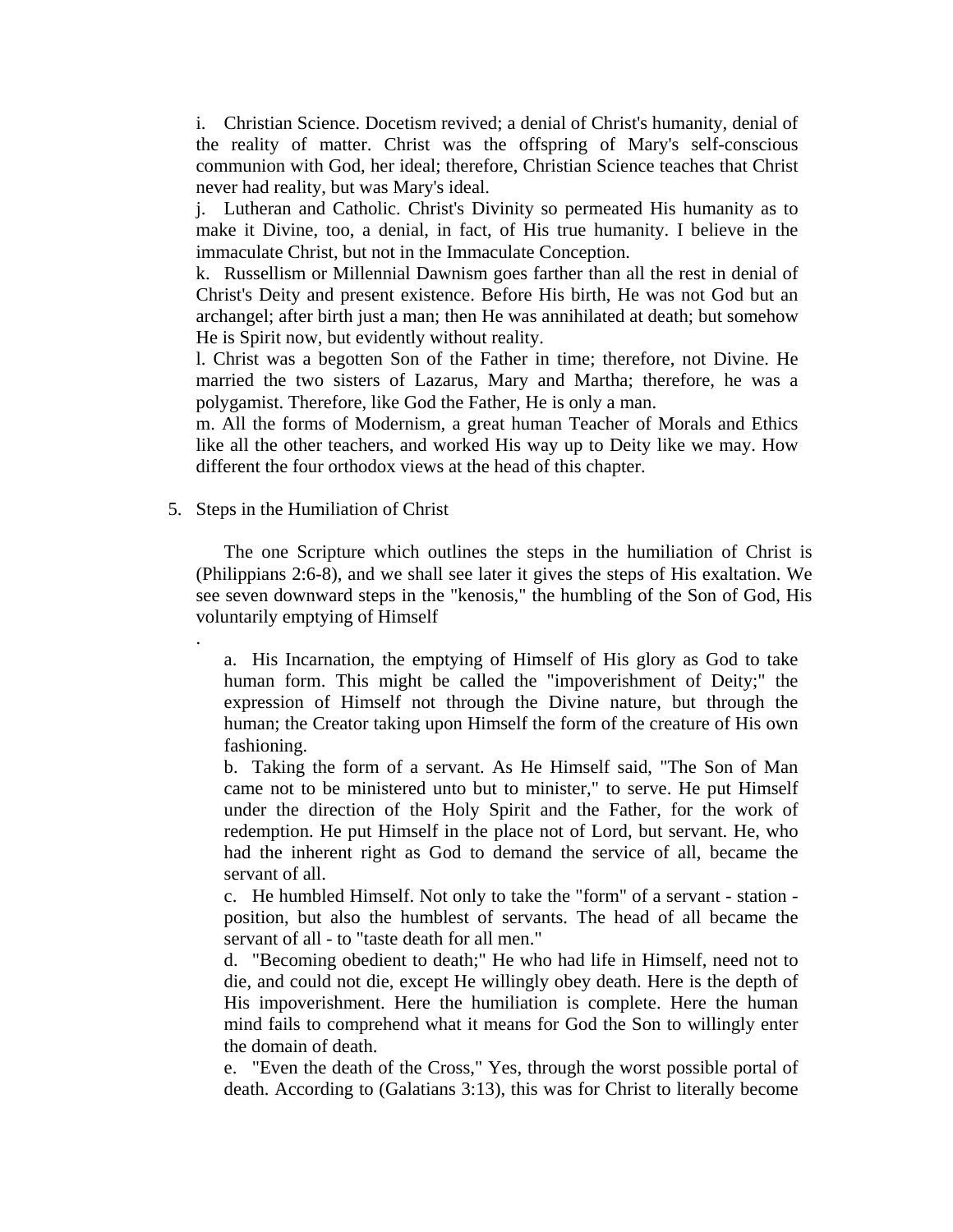a curse for us. He who gave the Law of God, He who administers the Law of God, steps down out of the Judge's bench and identifies Himself with the culprit in the docket. Can we measure such condescension? Further Paul says, "For He made Him to be sin for us." (II Corinthians 5:21) He who was the very Holiness of God, the dazzling righteousness of the Almighty, literally became a sin offering for us; (Isaiah 5:3:10) says, "Thou shalt make His soul an offering for sin."

f. Continuing under the power of death for a time. The "Westminster Confession" aptly gives the humiliation of Christ as follows, "Christ's humiliation consisted in His being born, and that in a low condition; made under the law; undergoing the miseries of life, the wrath of God, and the cursed death of the cross; in being buried, and continuing under the "a time;" Peter calls the "power of death" (Hebrews 2:24), in Acts 2:24 "The pains of death." It was a mark of His humiliation that He should allow death to reign over Him for a season, for Peter likewise says, "It was not possible that He should beholden of death." He must needs will it so for it to hold Him for a season. Who can understand the humiliation of the Prince of Life, the One Who is life itself being held for a season under the reign of death, the death He came to destroy. Hebrews 2:14 - "That through death, He might destroy him that had the power of death."

g. There is one more step in His humiliation. It is His descent into Hades. Some would place this in His exaltation, but that can't be while death still holds His body in its grasp. This event must be placed under His humiliation. That, Christ after His death descended into the abode of the souls of the dead, is plainly taught in the Scriptures. This place commonly translated "hell" in the Authorized Translation is called in the Hebrew "Sheol" and in the Greek, "Hades." In prophecy the Psalmist prophesied of this, "My flesh shall rest in hope, for Thou wilt not leave my soul in Sheol; neither wilt Thou suffer thine Holy One to see corruption" (Psalm 16:9-10). That this is about Christ, there is no doubt, for Peter so applies it in (Acts 2:25-32). The soul of Christ did not stay in the grave, but went as other souls to the abode of the souls of the dead. From (Luke 23:43) we see that Jesus did not go to the abode of lost souls, but of the righteous and saved, "Today shalt thou be with Me in Paradise." This is mentioned in Romans 10:7, but clearer in Ephesians 4:8-10 - "His descent into the lower parts of the earth."

 As to the work of Christ while in Hades, there is much mystery. He wrested the keys (authority) of death away from Satan, (Revelation 1:18), (Hebrews 2:14) by this He liberated the souls of the righteous from captivity in Hades, or Paradise. (For the locality of Paradise, see the story of (Luke 16:19-31). While there is, of course, much we cannot know of this mission, there is, of course also, much that we cannot know of Christ's activity while in Sheol, but it is intimated in Ephesians 4:8-10; Isaiah 61:1- h. Though there can be some difference of opinion upon such a construction of the latter portion, it is impossible to conceive of Christ being passive while in Sheol. We shall consider a little more on this in class.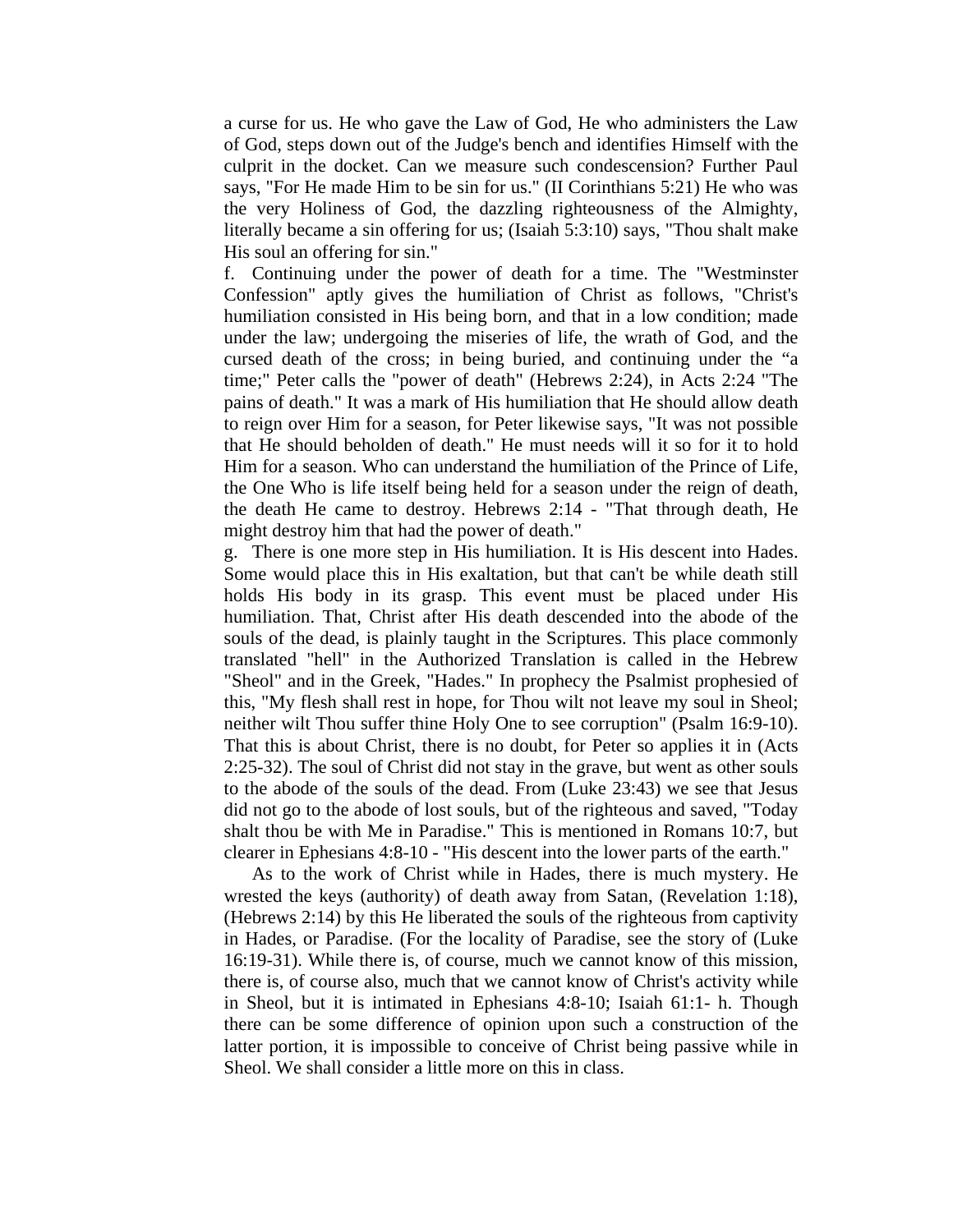C. The Exaltation of Christ

 The exaltation of Christ began with His resurrection from the dead, and carries through His ascension; His present position at the right hand of the Father with a "Name which is above every name, whether it be in heaven, on earth, or under the earth;" and could be given as continuing through His coming in great power and glory, establishing of His Kingdom, Judging the world, and bringing in of everlasting righteousness. As the position of Christ as returning King and everlasting Judge belong to the realm of Eschatology, or the Doctrine of future things, we shall not deal at length with them here.

 The thoughts on the exaltation of Christ which shall engage our attention here are those dealing with His resurrection, ascension, and position in the Glory-world now. The Scriptures plainly teach that there is a difference between the state of Christ upon the earth in His humiliation, and the state into which He entered after His resurrection. Philippians 2:6-11 gives not only the pathway of His humiliation, but also the consummation in His exaltation. After telling the steps of His condescension, it says, "Wherefore God hath highly exalted Him, and given Him a name which is above every name;" see Acts 2:33, the vision of Stephen in Acts 7:55 and Hebrews 12:2; compare also the wonderful vision of the glorified Christ as seen by John from the Isle of Patmos in (Revelation 1).

1. The Nature of Christ's Exaltation

a. A restoration to the primeval glory He had with the Father before the world was. (John 17:5, 24) Also to be seen in the vision of Him in (Revelation 1).

b. Position at God's right hand, 14 times prophesied. Prophecy, Psalm 110:1; Acts 7:56; Romans 8:34; Colossians 3:1; Hebrews 1:3; Revelation 3:21; and others.

c. Assumption of all power. Matthew 28:18; I Corinthians 15:27; Ephesians 1:20-22.

d. Giver of the Holy Ghost. Luke 24:49; John 15-16.

e. Headship of the church. I Corinthians 11:3; 12:12-27; Ephesians 1:22- 23; 5:23-33; Colossians 1:18.

f. An attitude of expectancy until He can consummate His sovereign rulership over all things. Psalm 110:1; Hebrews 10:13.

 The exaltation of Christ is not complete until His bride is exalted to His side, and He is crowned King of Kings and Lord of Lords, and His enemies are put under His feet, and every tongue confesses His sovereign Lordship.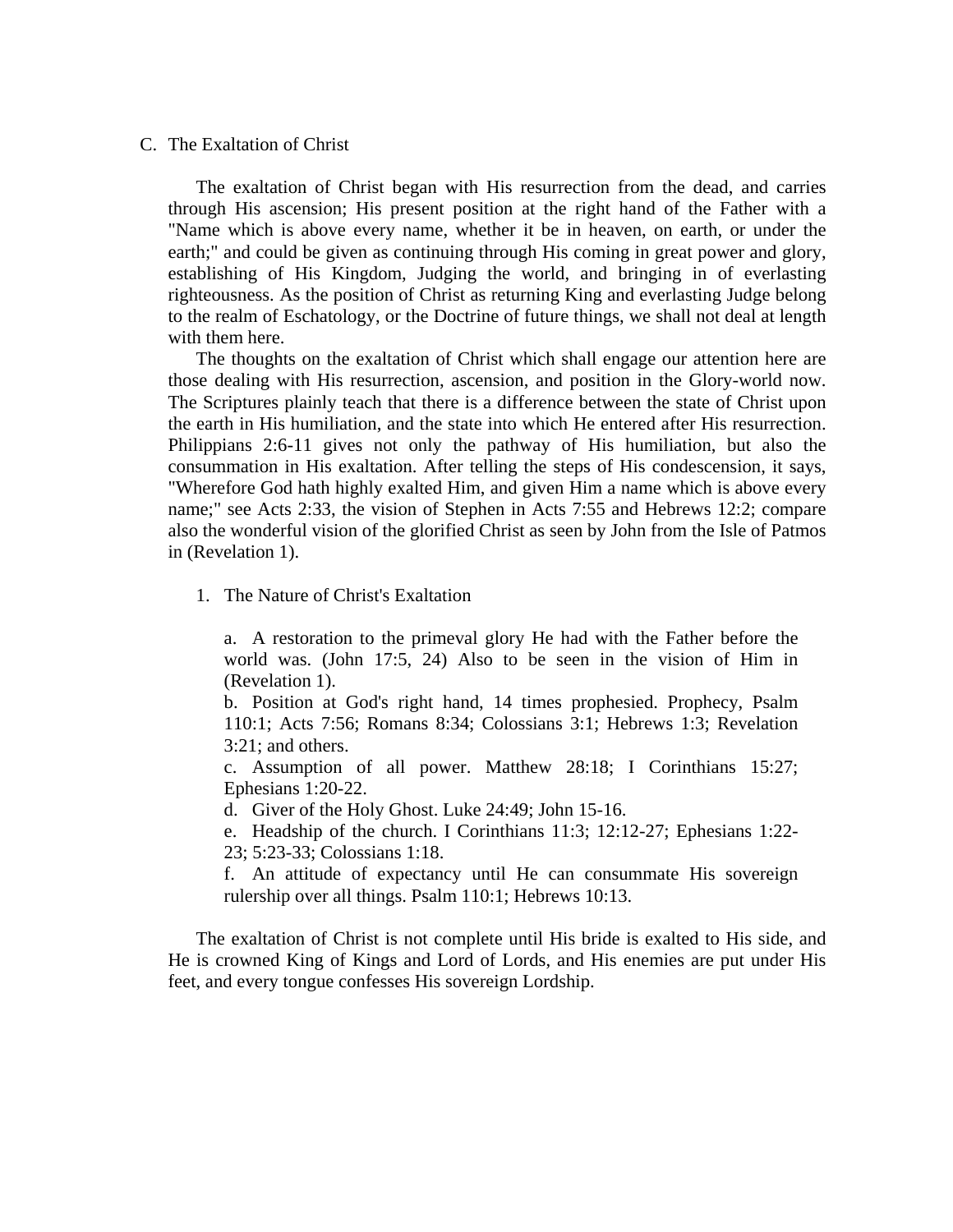- 2. The Steps of Christ's Exaltation
	- a. The Resurrection of Christ
		- 1. The fact of His resurrection

a.) The Old Testament seers prophesied it. (Psalm 16:10)

b.) Christ Himself foretold His own resurrection, (Matthew 20:19; John 2:19-22); five times plainly, and twice prophetic types.

c.) The Gospel historians all record His resurrection. (Matthew, Mark, Luke and John)

d.) The Apostles preached His resurrection. (Acts 2:24; 17:18; Romans 10:9-10; I Corinthians 15)

e.) The universal observance of the Lord's Day among Christians declares the resurrection of Christ.

f.) Every born again believer knows the resurrection of Christ by personal contact with the risen Christ.

g.) How often the repetition of the fact of Christ's resurrection; it is mentioned more than 100 times in the New Testament.

h.) It is assigned equal importance as part of the Gospel by Paul in I Corinthians 15:1-4 with His death. It completes the Gospel.

 The resurrection of Jesus Christ has been aptly called, "The Gibraltar of Christianity and the Waterloo of Infidelity." It is for this reason that God did not leave the resurrection without adequate witnesses and evidence. A famous German infidel stated, "There is not a better attested event in history than the resurrection of Jesus Christ." Luke in Acts 1:3 declares, "To whom He showed Himself alive after His passion by many infallible proofs." It is with these, "Many infallible proofs" or evidences of Christ's resurrection that we shall now deal with in this topic.

2. Proofs of Christ's Resurrection

a.) The trustworthiness of the witnesses, or of the Biblical account of His resurrection. It is certain that the New Testament in the plainest of terms says that Jesus did literally arise from the grave. There is no mistaking the terms used, or the language, in describing the resurrection. They cannot be twisted to say that the Disciples did not themselves believe that Jesus arose from the dead. There is no figurative language employed, nor hazy conception, but straight-forward language plainly saying, "He is not here, but is risen," etc. So, the first question is one of believing the report. Here, after all, hinges the whole truth. The believers in Christ accept the authority of the Scriptures as inspired of God and very truth of God; for them there is no question as to the literal resurrection, but it might be noted under this heading that the writers of the account of Christ's resurrection were stable men who gave no evidence of being fanatical nor over-zealous as we read of them in the Gospels.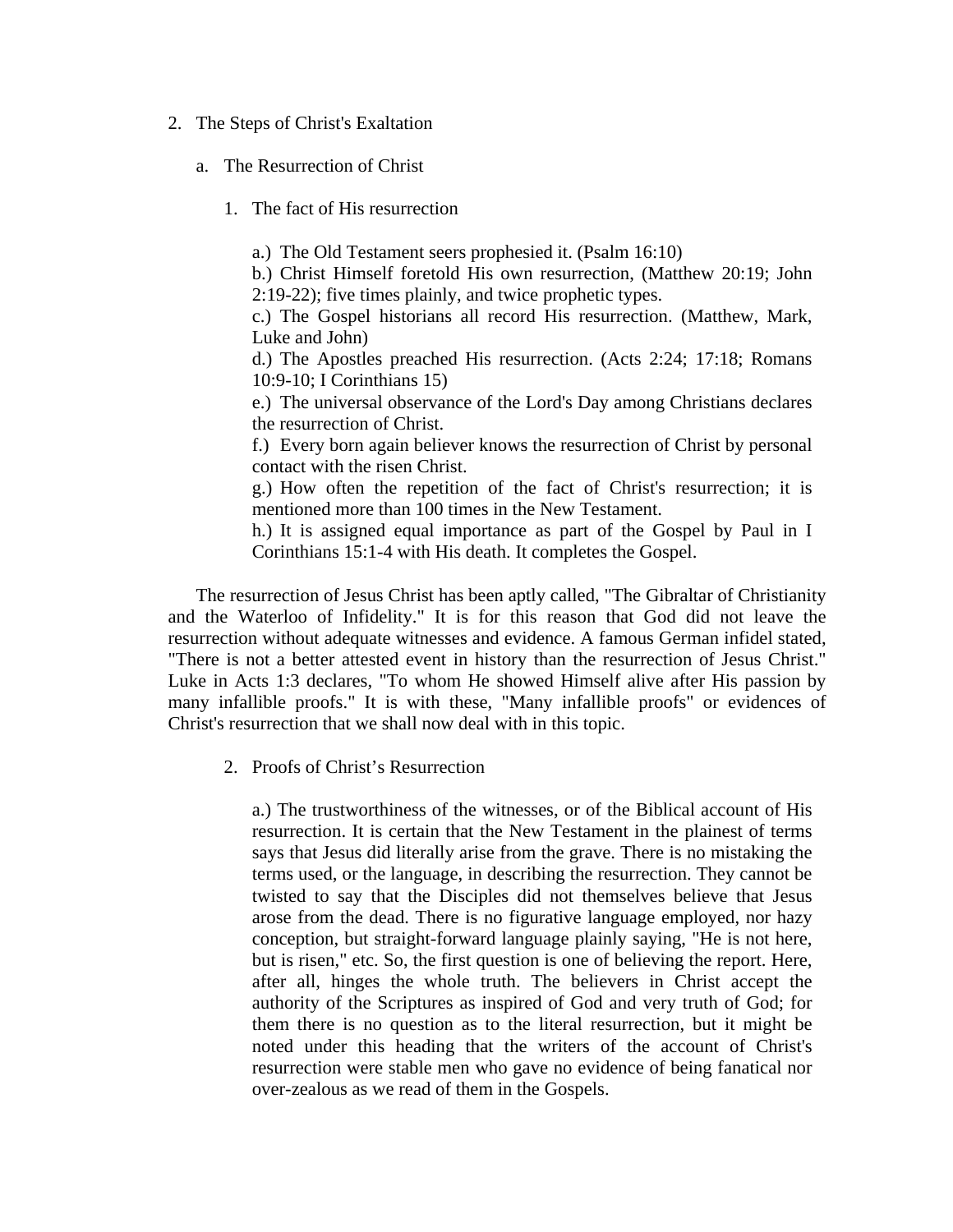(1.) They give four individual accounts of Christ's resurrection, not copies of one made up account. The very seeming disagreements are found to be proof of separate eyewitness accounts rather than an agreed story to tell. The various differences of recording seem to contradict, but upon close scrutiny, they are seen to be but the difference of what each saw of the same event. Too close resemblance would have branded their story as trumped up.

(2.) They show marks of being eye witness accounts, not the mere relating of events. The very artlessness of the accounts show them to be eyewitness accounts, telling the story of what happened without trying to draw conclusions of doctrine or applications as it would have been had it been made up to start a religion by some afterwriters. They are put in a bad light of unbelief by their own account. Somehow you can hear someone relate an event which happened and from their sincerity, but, most of all, from the small details incidental to the main event, and the order of events, give the conviction that it is the truth; illustrating this - Luke 24:16, His own disciples did not recognize Him at first. What point or who would give that kind of report about themselves if making it up?

 Again the appearing of Christ to the women first and making them the first messengers of the resurrection; would that be the way man would make up the story? Mary Magdalene was the first to see Him. Would man make it thus? In fact, would not man have made Christ to at least appear to His enemies and confound them, yet He not once appeared to them. Why? Because that is the way it really was, and not man making up the story. See also the story of John, the younger, outrunning Peter, but not going in. Peter rushes right in to see. (John 20:4-6). That is a real account and not fiction. Many more like this show the story to be the real meaning of events.

(3.) Like the last part of the last paragraph, there are others which show the different natures of the disciples, which would have not been inserted, but must be the marks of the trustworthiness of the recorders as giving what really happened. There is in John 21 the story of John first recognizing Jesus, "It is the Lord." He who leaned on Jesus' bosom would naturally be first to recognize Him; but note Peter, the impetuous, and the one most anxious to show His affections, won't wait for the boat to land, but jumps in and swims ashore to see Jesus. See the nature of Thomas who wouldn't believe until he saw and felt. See Mary, who loved much because she was forgiven much, going alone through the garden looking for Him, and saying, "Show me where you have laid Him, and I'll go to Him," and the method Jesus used to show her He was alive, by just speaking her name.

(4.) The many small incidental things which man would not include in building a great story of a resurrection; such as, Christ eating fish - yea, more - broiled fish. That one adjective, "broiled" speaks a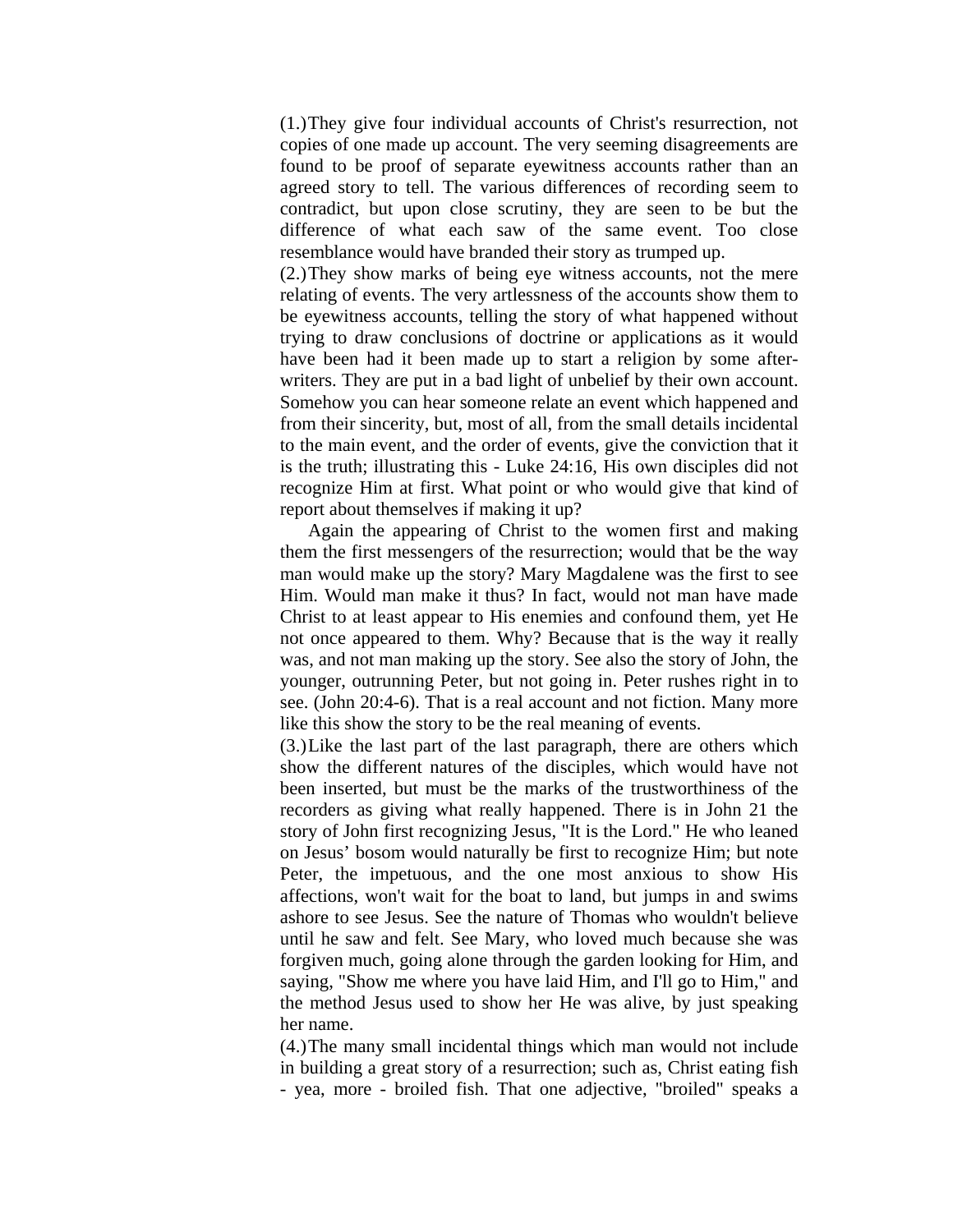volume, a whole sermon on the literal resurrection of Christ (Luke 24:42). The words of Jesus "Go tell the Disciples, and Peter," without an explanation for separating him from the rest, yet we can well imagine why. The way the two on the way to Emmaus recognized Him by the way He broke the bread and gave thanks, John 20:7 - The separate napkin.

 (5.) The number of witnesses, and circumstances of Christ's appearances, the many times He appeared after His resurrection.

(a.) To Mary Magdalene alone (Mark 16:9).

(b.) To the other women (Matthew 28:9); gave them the message to the disciples.

(c.) To the two on Emmaus road (Luke 24:15).

(d.) To Peter alone (I Corinthians 15:5).

(e.) To the ten (Thomas not there) (John 20:19).

(f.) To the eleven (Thomas there and believing) (John 20:21).

(g.) At the Sea of Galilee giving the draught of fishes (John 21:1).

(h.) To above 500 brethren at one time (I Corinthians 15:6).

(i.) To James alone (I Corinthians 15:7).

(j.) To the eleven in Galilee giving the great commission (Matthew 28:17; also Luke 24).

(k.) To disciples at ascension (Luke 24:50; Acts 1).

(l.) To Stephen at his stoning (Acts 7:55).

(m.)To Paul at his conversion (Acts 9:1-8)

(n.) To Paul at Corinth in encouragement (Acts 18:9).

(o.) To Paul in Jerusalem (Acts 22:17-19).

(p.) To John on the Isle of Patmos (Revelation 1).

 This multitude of appearances is a proof in itself. One man might be mistaken in his vision, but to many separate witnesses all agreeing on the one fact, "He is risen," and what's more, to "above 500 brethren at one time," is a good proof of the fact, and would be undisputed( undeniable evidence in any court of law.

(6.) Collateral Evidence.

 There are many logical points of evidence, which attest the resurrection. Reason can add strong collateral testimony to the fact of the resurrection.

(a.) The undisturbed grave clothes of Jesus. The Jews in selfdefense started the story of Christ's disciples stealing the body of Jesus under the very eyes of the Roman guard by paying them to tell it; but if that is the case, "Why did they stop to undress the body and carefully lay them in order just like the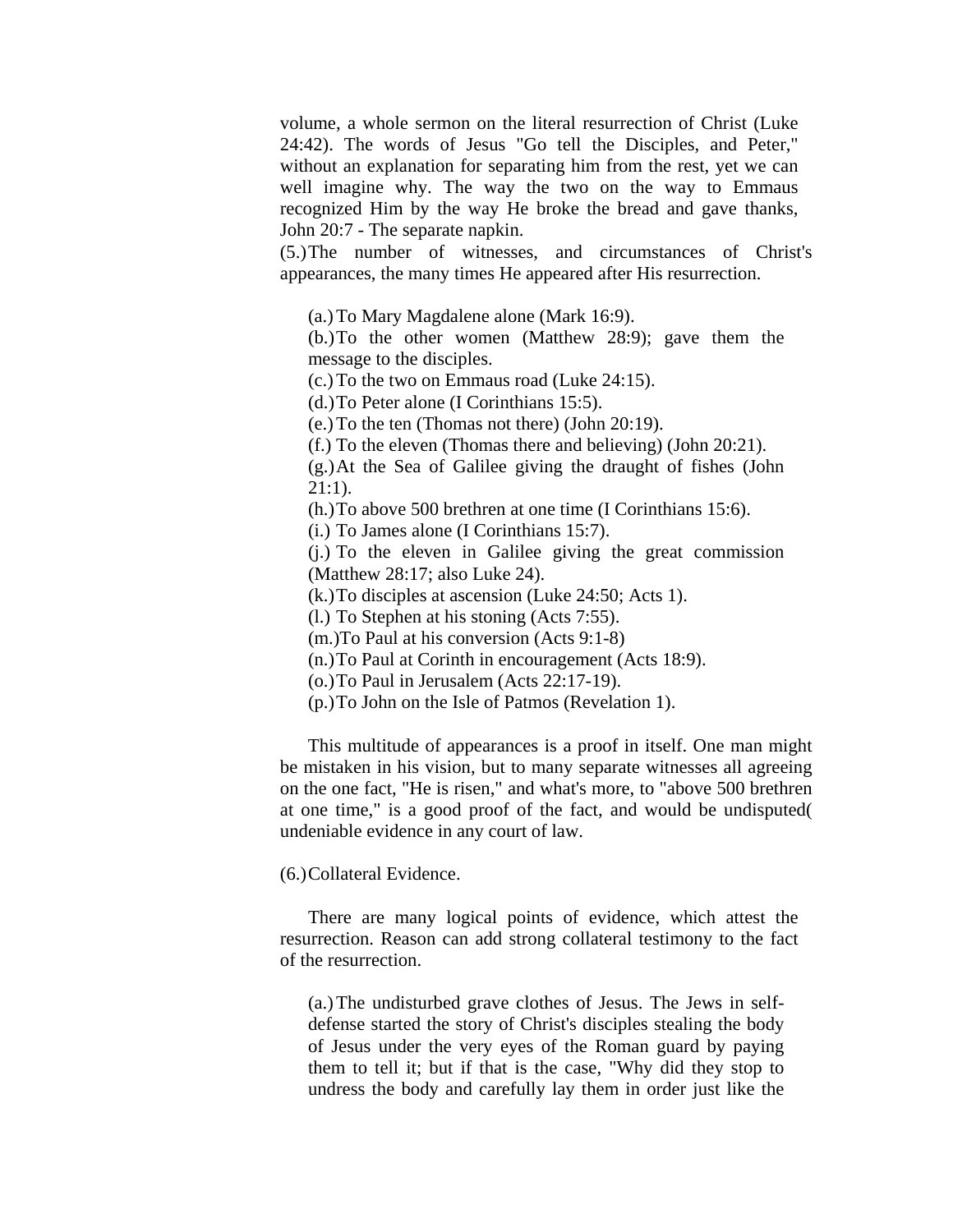body had lain, and then carefully take time to fold the napkin which had been around His head?" That is an unanswerable question and a strong evidence of His supernatural resurrection, but we shall refer to this again.

(b.) The empty tomb; that Jesus really died was well attested and never in dispute by His enemies, which saw to it, He really did die; that He didn't really die is a last day invention to bolster a weak Modern Atheism. That argument was never advanced in the days after Christ's resurrection. They knew He was dead, and now the tomb was empty. The body was gone. That empty tomb must be explained by those who deny the resurrection of Christ. There are but two alternatives. Either that body was removed by human hands or by Divine superhuman means, which would necessarily be the resurrection. If by human means, there are but two alternatives. It was either by His friends or His enemies.

 First - It could not have been by His enemies, for they made sure that He would stay in the tomb. It was to their interest to see that He did. It was this that made them have Pilate set the guard, the great stone, and the seal of Rome. As long as they could point to the body in the tomb, how could His followers ever start the story of His resurrection? If they had removed it, would not they have produced it when the disciples bravely began to preach that He was resurrected? Like Peter who pointed his finger at them and said, "You have crucified Him, but God raised Him." If they had the body, wouldn't they have produced it to squelch this condemning gospel they preached of Christ's resurrection? They didn't produce it, for they didn't have it; therefore, they didn't deny the resurrection.

 Second - Did His disciples take His body, as the guards were paid to state? "His disciples came and stole Him away while we slept." Let us examine that story of the guards and see if it can stand cross-examination. Question - "Do you admit being asleep while on guard?" Answer - "Yes, that is what we said." Question - "If you were asleep, how do you know what happened while you were asleep? How do you know it was the disciples who stole Him away? How do you even know He was stolen?" Is a sleeping man's testimony accepted in a court of law? Sleeping folks don't identify people, nor know what is transpiring. There is no answer to this question. Question - "Do you know that for a handful of fishermen, unarmed, to come in the dead of night, pass every sleeping guard lying all around the great stone, break the great seal of Rome, roll away the great stone, enter the tomb, unwrap the body, and rewrap the clothes, fold the napkin, bring the body through the low opening, passing every one of you without even awaking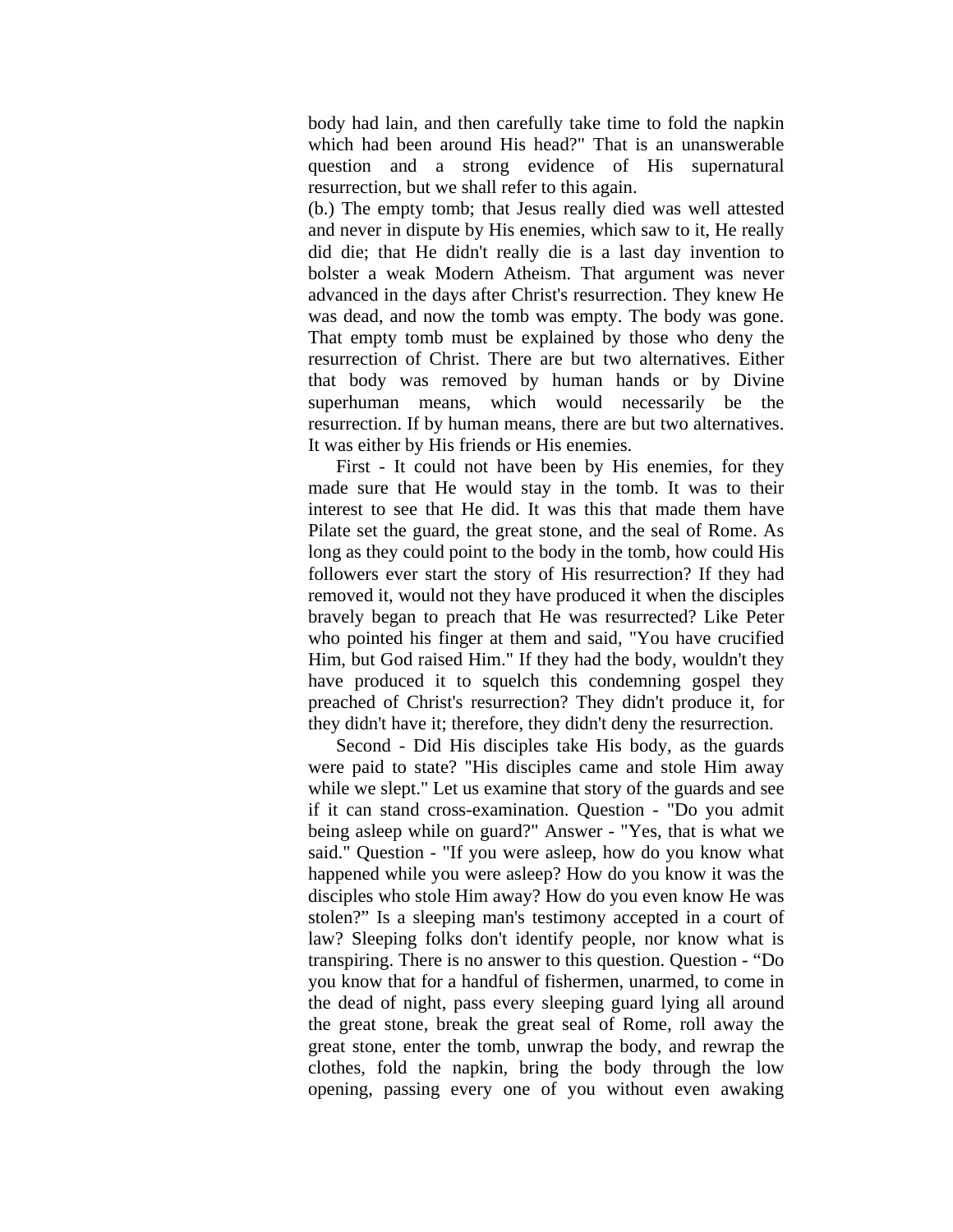anyone of the 1.6 of you, is asking me to believe a greater miracle than the resurrection itself?" The testimony of the guard would be laughed out of any court of law. They would never have told that story without being both paid for it and having their own heads secured against beheading by the Roman authority which didn't smile at their guards sleeping while on duty. What advantage would it be to them to steal His body? They themselves before and at first after His resurrection didn't believe in His own testimony that He would arise from the dead. To believe that these disgruntled, disappointed disciples, pictured by their own admission in the Gospels, could be as brave as to defy the guard and steal the body to pawn off a fake resurrection is impossible.

 See the two on the Emmaus road. Disappointment is the predominant figure, "We had hoped it was He that should redeem Israel," but now all is up. They are going home defeated. No one even tries to tell that story that the disciples stole His body, too much to believe that while Peter was preaching on Pentecost, he knew all the time where Jesus' body was moldering in a tomb, as did all the other disciples; that the tomb was empty there was no doubt, for the enemies admitted that much and concocted a story to explain it; but neither the friends nor enemies removed the body. Then who did? The other alternative is the only one. God did, Acts 13:30. "God raised Him from the dead." The empty tomb is a mighty evidence of the resurrection of Jesus Christ.

(c.) Silence of the Jews under the preaching of the disciples of the resurrection, they commanded them not to preach Jesus, and whipped them, but they never denied their account of His resurrection. If they had one shred of evidence to the contrary, don't think for a moment they would not have advanced it to break up the new teaching, as they would have produced the body of Jesus if they could to refute this testimony which undid all the work they had done by getting Jesus crucified. They would have vehemently denied His resurrection and produced the evidence to prove that denial, if they could have done so. That they were silent while running over with hatred at the accusation of Peter, and his affirmation of Christ's resurrection, is positive proof that they knew that something miraculous had happened but as Jesus had said, would not believe it. "They would not believe though one arose from the dead."

(d.) Changed day of worship. There had to be a mighty miracle to make the many Jews, numbering thousands (at least 8,000 two days after Pentecost, 50 days after Christ's passion) to change the most sacred of holy days, their Sabbath, from the time honored, God-given day of the last day of the week to the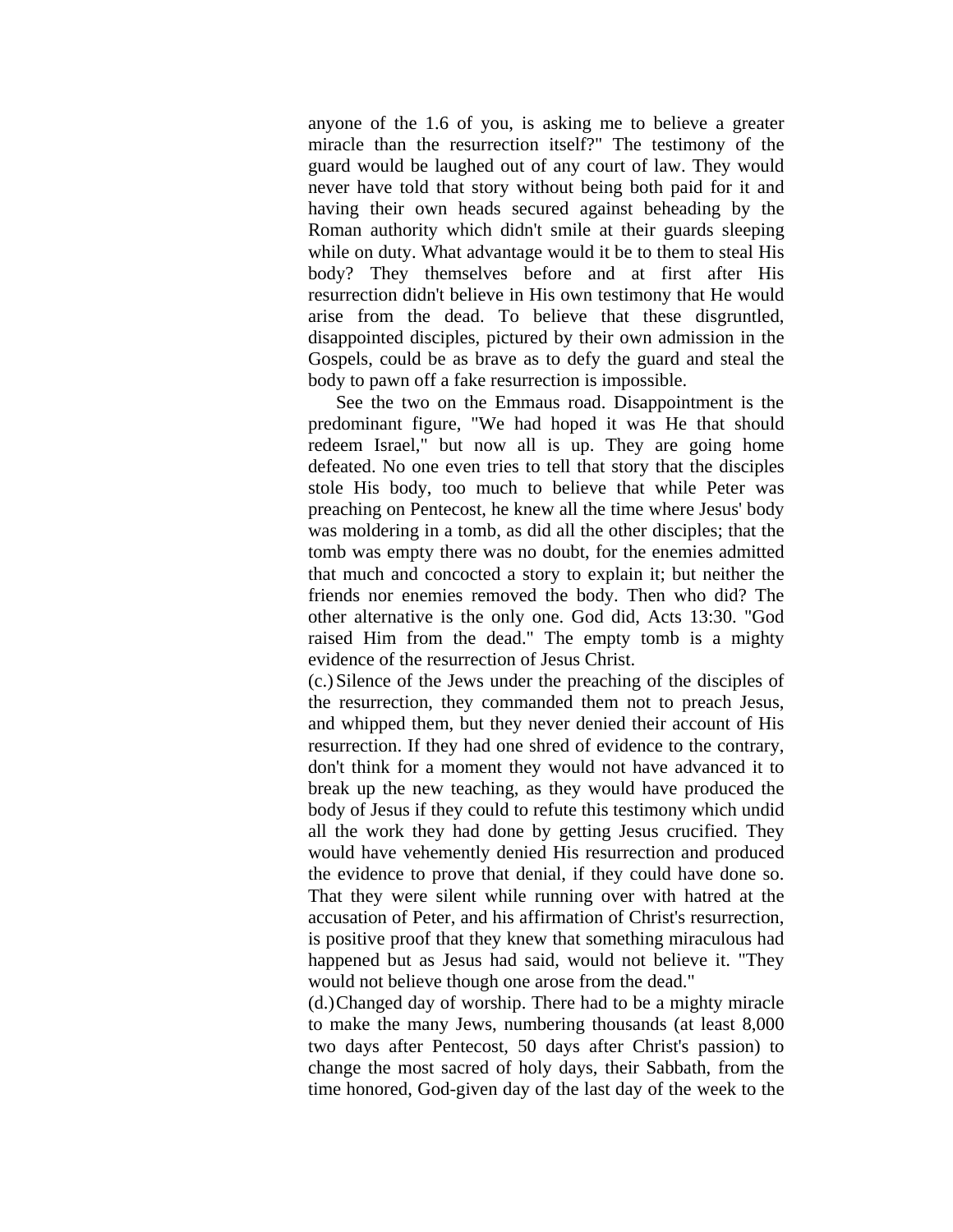first; yet, without any known command anywhere in the New Testament, nor spoken of, with one consent they began to gather and keep the Lord's "feast of charity" on the first day of the week. Acts 20:7; I Corinthians 16:2.

(e.) Changed disciples, both those who were with Christ, during His life and Jews saved later. The latter like the 3,000 on the day of Pentecost. Some, no doubt, had been in the mob that crucified Jesus. Now, at the testimony of one of His despised disciples, they confess their murder of Christ, and take their place with the disciples believing in the resurrection of the One they helped to kill. The greatest change was in the immediate disciples, as seen in the Apostles. From the uttermost of despair and disappointment, they arose to the most sublime height of confidence and faith. From the picture of the two on the Emmaus road, we get but a small picture of the hopes even the disciples had, and the hopelessness now of their position. "We trusted (hoped) that it had been He which should have redeemed Israel, but now three days are gone by." They had trusted that He would immediately set up His kingdom, with themselves having some chief rooms. As the mother of James and John, "Let my two sons set one on the right hand, the other on the left hand in the kingdom." Again on the way to the cross they were arguing as to "who shall be the greatest in the kingdom." Imagine their despair to have their king dead, themselves despised as His followers and cast out of the synagogue of the Jews (John 9:32). They were excommunicated from the Jews' religion. They couldn't go back to that, and this New Leader they had been following had been put to death by His enemies. Everything looked hopeless to them. They had slinked away from the garden, hiding in back rooms until they could escape from Jerusalem. The leaders of the Jews which had crucified their Lord wouldn't scruple to kill His despised followers. A month and a half later all is changed. With the brightest of faith, these same men come forth from hiding to defy the killers of their Lord, and accuse them to their faces of their act, and preach to thousands boldly in the same city where Jesus had been condemned. What made the difference? It was the firm faith on their part that their Lord had risen from the grave. The resurrection message was their hope. Note the change in Peter, who short days ago backed down at the taunts of a little maid, to vehemently deny his Lord, "I never knew Him."

 This plainly showed that the bottom had dropped out of his world; everything in which he had put his trust and built upon for a little over three years had collapsed, and he didn't want to be identified as a follower of the despised Nazarene. Who,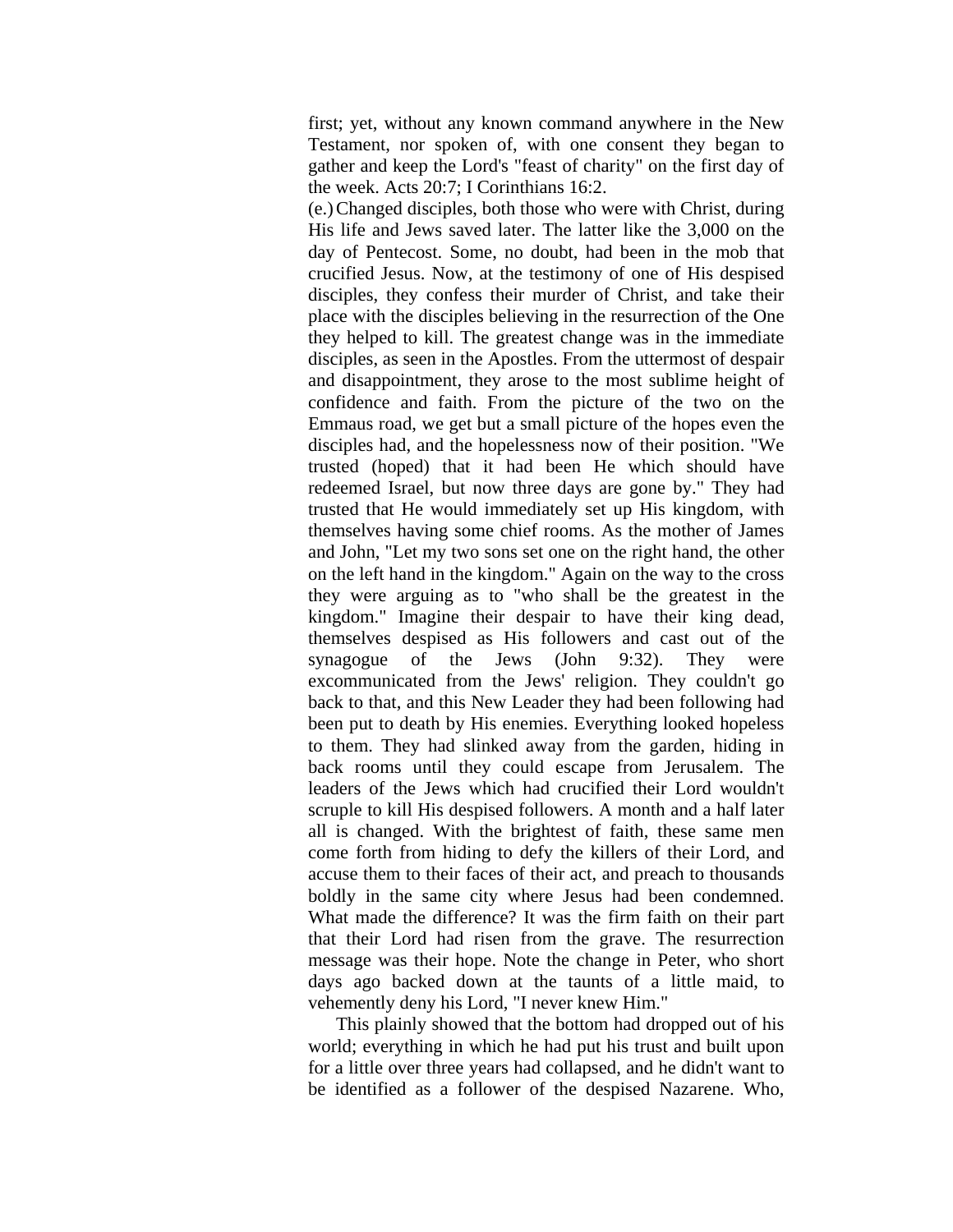though, was the fearless spokesman for the disciples on the day of Pentecost? It was Peter, who with no fear points the finger of accusation at the Jews in the city of Jerusalem and says, "You took Him by wicked hands and slew Him." The next day he says to them, "You killed the Prince of Life," and 8,000 were saved altogether. It wasn't the condemnation that saved these folks and made them a follower of the despised Nazarene, but the rest of the message, "Whom God raised up, having loosed the pains of death; because it was impossible that He should be holden of death.

 Such a marked change in the disciples has made the skeptics attempt an explanation. Almost without exception they have admitted that the disciples must have been firmly convinced that Jesus did rise from the dead. Renan tried to explain it this way, "The passion of a hallucinated woman gives to the world a resurrected God," (p. 257, Renan, *Life of Christ*.) but the passion of one hallucinated woman isn't enough to account for the results. To change the fear and cowardice of Peter to the fearless fiery preacher of Pentecost, who by his faith in the resurrection converted 8,000 Christ hating, killing Jews into followers of that same Christ; nor to change the unbelief of skeptical doubting Thomas into a firm faith, "My Lord and my God;" nor to convince a hard-headed, practical tax collector Matthew into a gospel writer narrating the resurrection of Christ.

 Others have tried to account for the change in the disciples and their faith in the resurrection of Christ by saying that Jesus never really died at all, but sank into a coma from which He later revived and made His disciples believe that He had risen. Such a sham teaching as this shows the extremity to which the enemies of Christ and Christianity are led to try to refute the plain truth. There are some glaring things wrong with this teaching.

(1.) Remember that the Jews stood round to make sure their work of destroying this "imposter" was completed. They would have let up a howl if it were not literally completed.

(2.) Remember that the Romans came around to make sure, and even after they pronounced Him dead, to make sure one took a spear and he knew just where to place it and how far to push it, and he pierced the heart, for blood and water came forth. (See John 19:31-35). John here says "I'm telling the truth." (But along this line also remember all of the prophecies, which foretold that Christ should die for us and all the New Testament teaching of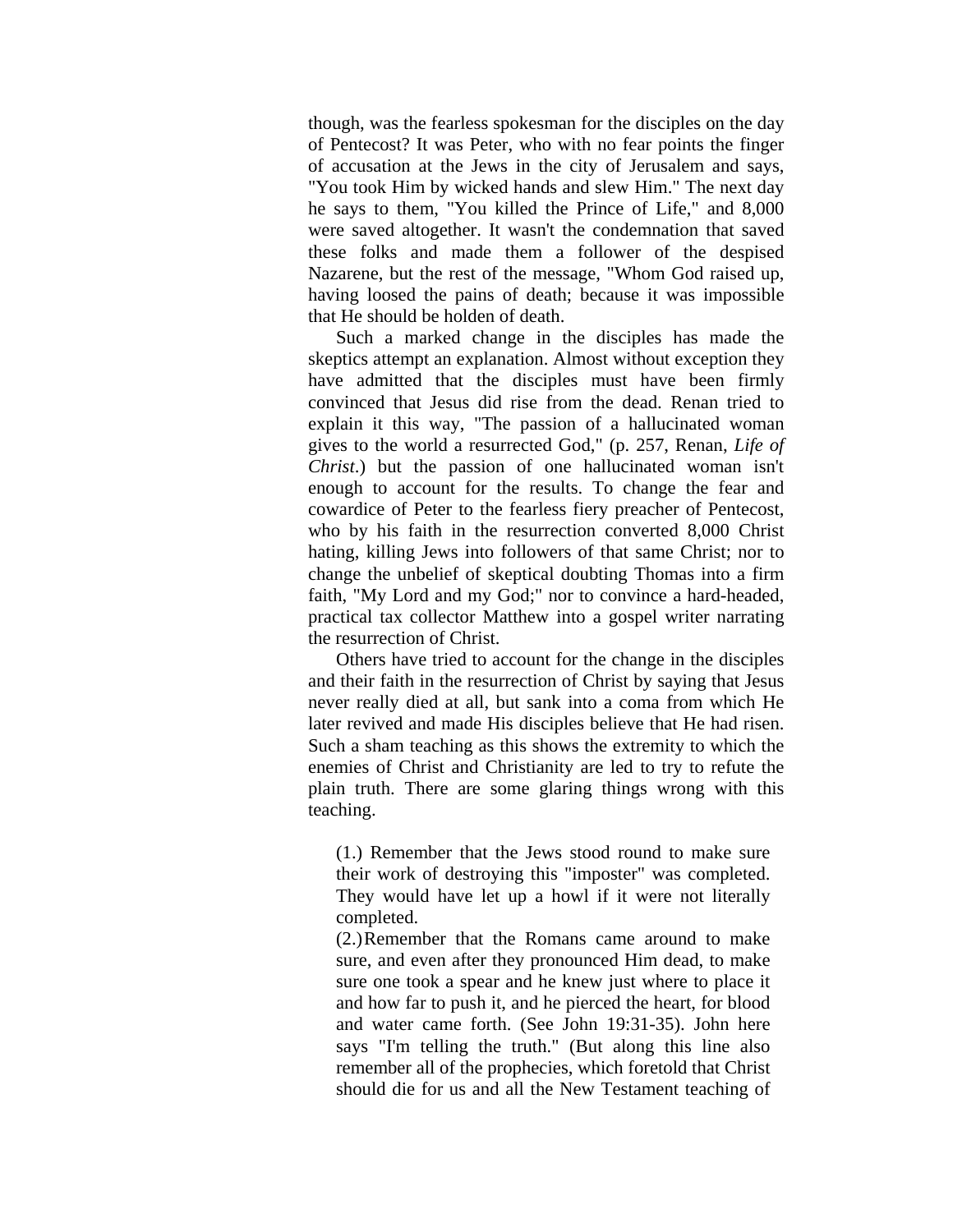His death saving us. The heart of the whole Gospel is the fact that He really tasted death for us. Remember that all these attempts emanated from Satan to try to nullify the work of Calvary).

(3.) Remember the weakened condition of Christ after the long night of sleeplessness and bloody sweat of Gethsemane, the trial, smitings, beatings, and agony of six hours on the cross. He would be an utter physical wreck that His disciples would have known by His appearance that He had not really died and therefore not arisen. They would have known how they would have had to nurse Him back to health, bind up His wounds, and the main fact of the change in them would still be unaccounted for.

(4.) How could this emaciated, health-broken, wounded, half-dead man, come among the disciples and convince them or give them the impression that He had conquered death and risen gloriously.

(5.) Greatest of all is the moral argument against this idea. If it were a mere resuscitating then Jesus tried to pawn Himself off as one raised from the dead when He knew it wasn't so. He, then, was an arch imposter, and all Christianity is a fraud. Anyone who can believe the religion of Jesus Christ which teaches the most absolute honesty and purity the world has ever seen is based upon a religious fraud and lie, is himself cankered with dishonesty and hypocrisy, and is a cheat.

(6.) This logically brings us to the last collateral argument for the resurrection of Christ. It has been alluded to in the last paragraph. The disciples could not have concocted the story of the resurrection by deliberate fraud. There is not a skeptic or doubter who himself is worth any moral character but who has to admit that the disciples did not deliberately lie and make up the story. To suppose that a body of men could resolve to establish a religion which teaches the purest morality the world has ever known, which insists upon absolute truth and integrity, which denounces hypocrisy in the severest terms and proclaims the doom of all liars in eternal torment, to suppose that these men deliberately perpetuated a fraud which put themselves under the doom of which they spoke, separated them from all their kinsmen and loved ones, gave them nothing but suffering and privations by holding to it, and, finally, cost them their lives to keep it without possible gain in this life and hell in the life to come, is to believe an impossibility. We have seen that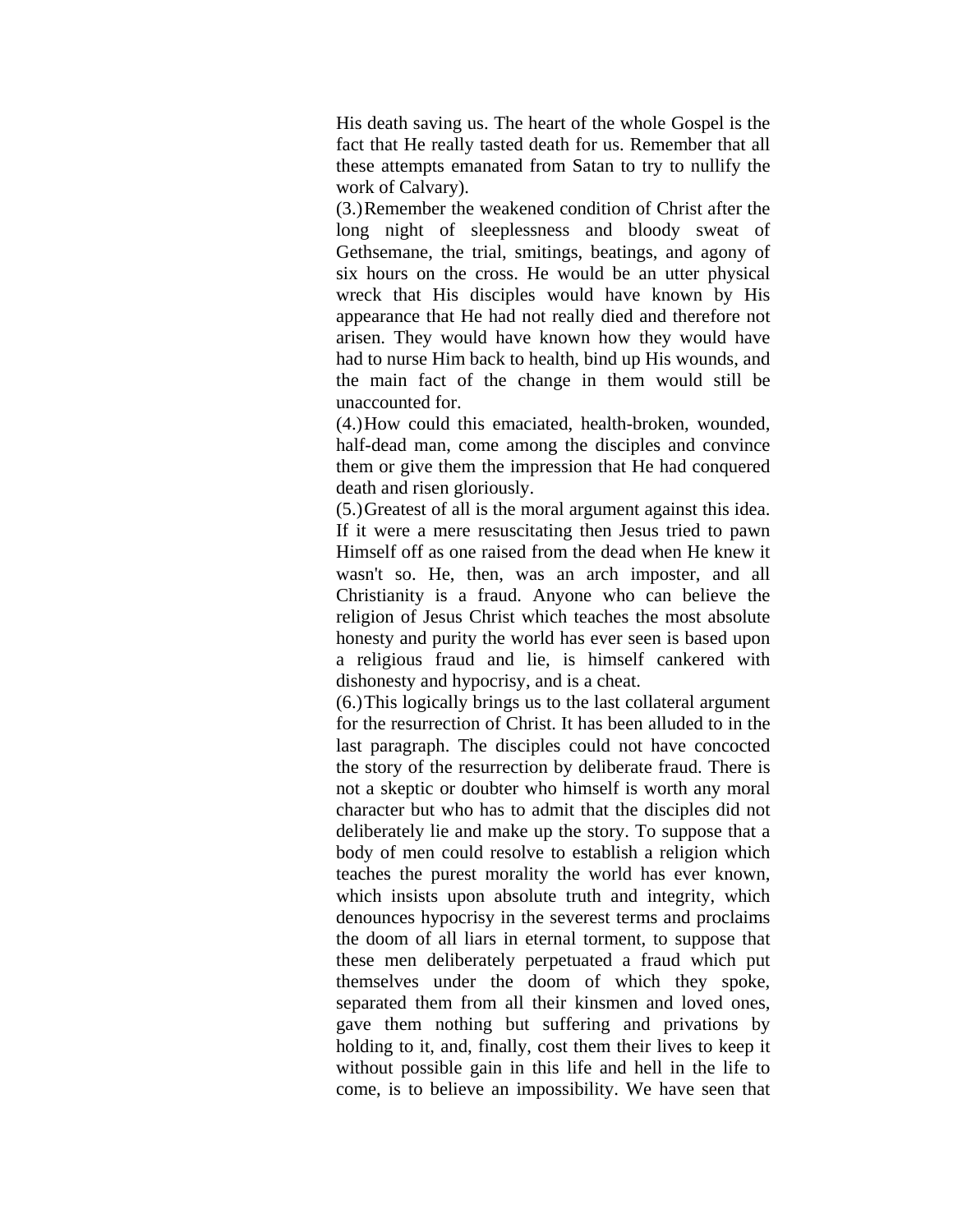Jesus did not perpetuate a fraud to claim He had risen from the dead when He hadn't. The disciples did not start a lie as to His resurrection. The only logical conclusion anyone could arrive at, as God Himself foreknew and devised, "but now is Christ risen from the dead and become the fruits of them which slept" (I Corinthians 15:20). Is it to be wondered at that the German infidel called the resurrection of Christ, "The greatest attested fact of all history." God saw to it that Christ would be proved to have been raised from the dead by "Many infallible proofs."

### 3. The Nature of Christ's Resurrection

#### a.) Negatively considered

(1.) It was not resuscitation from only a seeming death or swoon. We have already, under proofs of Christ's resurrection, considered in part the theory advanced first by Strauss, which holds that Jesus did not really die at all, but simply swooned from the pain and torture of the cross. He went into a death-like coma from which He revived when He was placed in the cool air of the sepulcher and the stimulus of the spices used in embalming Him.

 A modern disciple of the Straussinian School of infidelity wrote a book to prove that Jesus did not rise from the dead. The AP carried the notice (I clipped it from the "Asheville Times," March 31, 1932). The report comes from Stockholm by Dr. Hugo Toll, a prominent Swedish surgeon formerly of St. Paul, Minnesota, and then chief surgeon at the Deakonez Hospital in Stockholm. He says, "The Saviour was not dead when taken down from the cross and, that after resting for some time in the grave, He regained consciousness and left the tomb in a normal way." (I'd like to know how He could, in a normal way, leave after all He went through.) He bases his conclusions by analyzing the reports of the witnesses of the crucifixion in the light of modern medical science. (Claims a fuller knowledge of what really transpired after 2,000 years than those who saw it like John or Dr. Luke). He asserts that crucifixion, fastening the victim by nails to a cross, could not have caused death as the nails prevent bleeding (I wonder if he ever saw a crucifixion?). The head, mouth, and throat, however, empty the blood which flows to the lower limbs, therefore he says, "It is likely that Jesus soon fell into a deep stupor of swoon, mistaken by the soldiers and spectators for death." The removal of the stone slab is explained by him as possibly having been caused by an earthquake, "a not infrequent occurrence in that region." Jesus, then, probably walked out of the grave, and remembering His suffering, "obeyed the instinct of self-preservation and hid, (Is anything quite so untrue to the whole Gospel narrative than this?)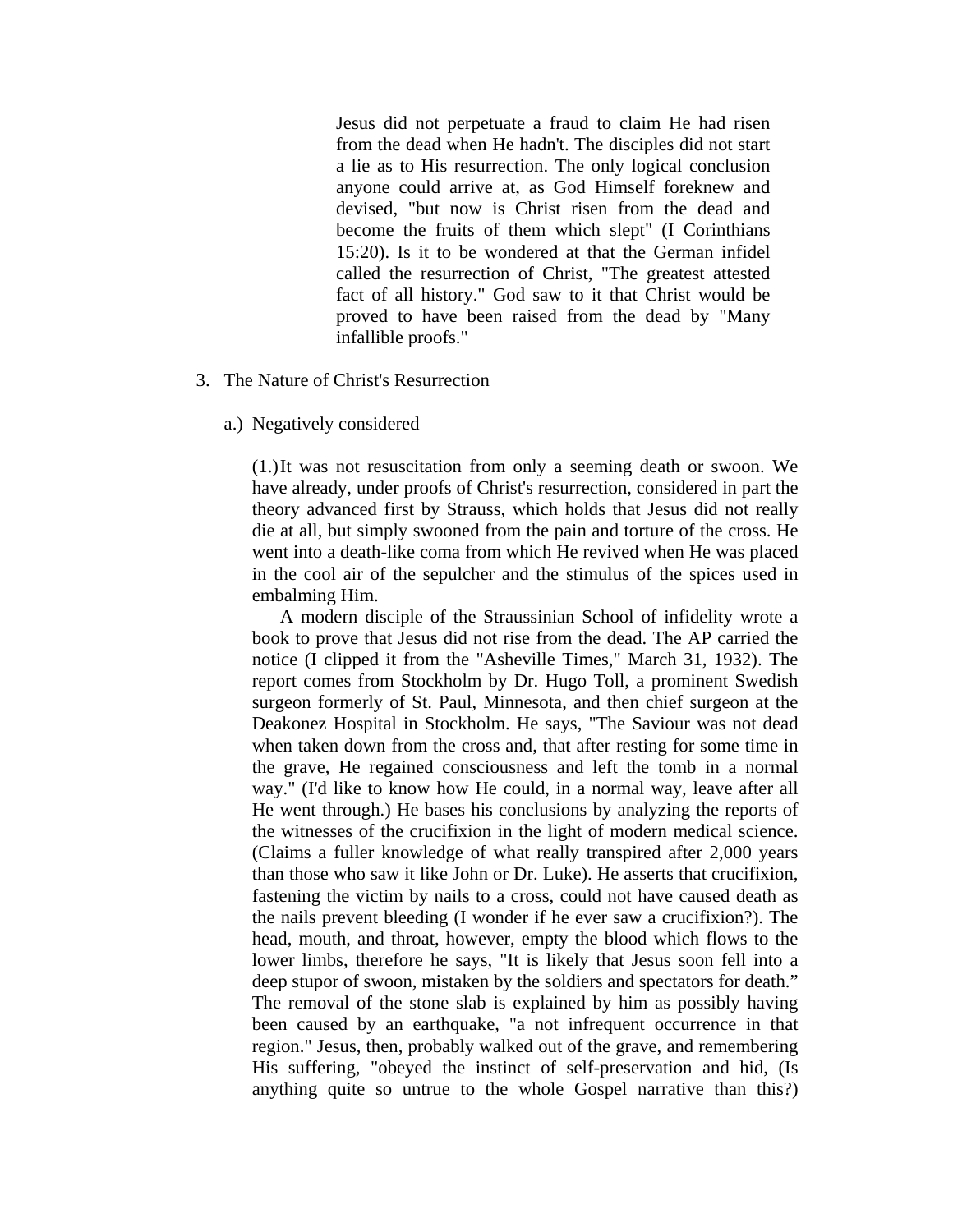showing Himself only occasionally to His most loyal followers and behaving as a man would do under conditions of grave danger." Dr. Toll even names the country to which Jesus fled, "He found His ultimate refuge at Springar on the Cashmere slopes under the name of Izza (Used as alias). There is reported still an Indian sect claiming to be the descendants of the followers of Jesus there."

 What a conglomeration of false statements and conclusions. Anyone need not think long before arriving at the Doctor's state of heart. Which is easier to believe, this bunch of ungodly suppositions, or the straightforward account of the Gospels? How any man could read the record and arrive at this type of thing is more than I can fathom. We have already considered the impossibility of Christ's having not really died. The record the doctor is supposed to accept as the basis for his argument is against him. The pierced side letting out the blood of Christ, if the nails wouldn't even, though the two others died the same day, would have killed Jesus; but they found Him already dead. The testimony of the Centurion, who was used to passing judgment on whether folks were dead or not in execution, is enough to satisfy anyone. Mark 15:44-45.

 There are a lot of other things wrong with the Doctor's attempt to nullify the atonement made by Jesus; such as, the educated earthquake providentially coming at the time needful, along with the further testimony of all the witnesses as to the literal resurrection, and Jesus Himself. Revelation 1:18, "I am He that liveth, and was dead, and behold I am alive forevermore." All of the statements, "Christ died for our sins," I Corinthians 15:3, and there are thousands of them. All of Christianity is built upon the two facts, "Christ died and rose again." Both are equally important, and well attested to by adequate witnesses. Christ's resurrection was no resuscitation from only a seeming death. It was not resuscitation but a literal resurrection. The returning of life to a mortal body is not resurrection as was Christ's, or the reviving from a swoon either. Christ was different from both, being a pattern and first fruits of our own eternal resurrection in a resurrection body.

(2.) It was not a hallucination of the overwrought minds of the disciples. Renan gave it this way, "Divine power of love, sacred omens in which the passion of a hallucinated woman gives to the world a resurrected God." Speaking of the appearance of the disciples he says, "The doors were closed, for they were afraid of the Jews. Oriental towns are closed after sunset. The silence accordingly within the house was frequently profound; all the little noises which were accidentally made were interpreted in the sense of the universal expectation. Ordinarily, expectation is the father of its object. During the moment of silence, some slight breath passed over the face of the assembly. At these decisive periods of time, a current of air, a creaking of a window, or a chance murmur, is sufficient to fix the belief of people for ages." (His is worse than any in trying to explain the wonderful change in men like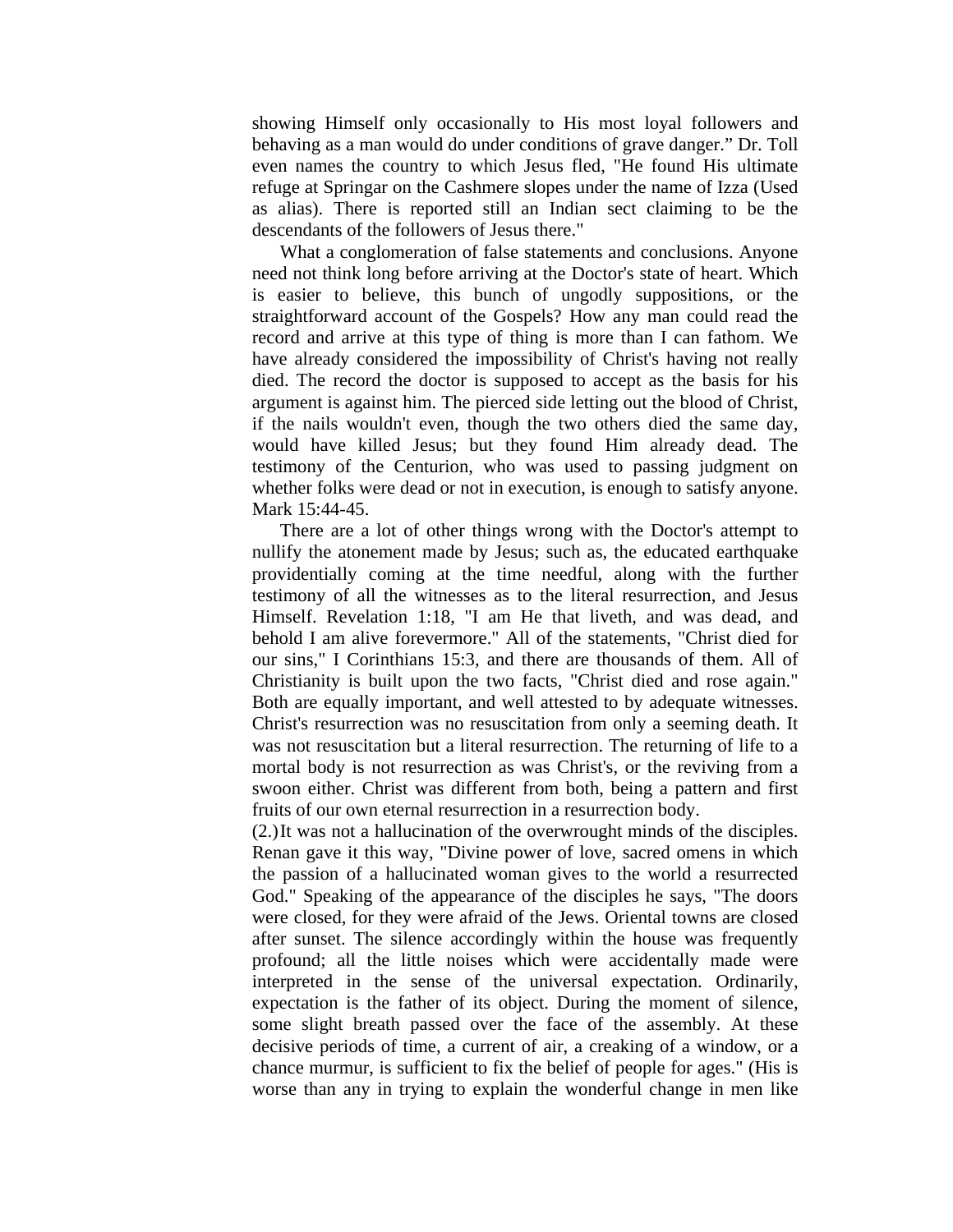Peter, Thomas, and Christ-hating Saul of Tarsus). "At the same time that the breath was perceived, they fancied that they heard sounds. Some of them said that they discovered (in the breath of air) the word of greeting by Jesus," and so going on without quoting Renan says, "They all began to believe that Jesus was there. Some pretended to observe the nail prints." The condemning thing against this theory is that the disciples did not expect Christ to arise from the dead. The women went to the sepulcher not to see the risen Lord, but a body; to embalm a dead body. If they were confidently expecting Him to arise, then they might be conceived of as materializing Him by overwrought minds. They were absolutely unbelieving, skeptical, and those kinds of folk didn't have hallucinations of things in which they have no faith. Through the ages, false lying visions are seen by visionaries who work up faith in a thing until they think they see it; but that is not the state of those who wouldn't even believe after they were told by eyewitnesses.

 This theory holds for no resurrection at all of the body of Christ. His body still lay in a tomb even if not in the tomb. The disciples imagined, dreamed, and envisioned Christ. It is no theory of the resurrection, but a denial of the resurrection and fails to explain any of the evidence, nor the plain teachings of the Scriptures.

(3.) It was merely a spiritual materialization of the Christ in human form such as occurs so many times in the Old Testament. Some cults have so taught, and some unbelievers. Christ didn't arise, they say, His body still lay dead, but His Spirit appeared in natural form to the disciples. Russellism holds this theory. Russell taught, "Our Lord's human body, was, however, supernaturally removed from the tomb; because had it remained there, it would have been an insurmountable obstacle to the faith of the disciples… we know nothing about what became of it except that it did not decay nor corrupt (It must still be somewhere then)… whether it was dissolved into gasses or whether it is still preserved somewhere as the grand memorial of God's love, of Christ's obedience and of our redemption, no one knows; nor is such knowledge necessary" (*Studies in the Scriptures*, Pastor Russell Series II, p. 120-131).

 President Knox says he knows what became of His body. "It was dissolved into gases." He has gotten further new light since his founder Pastor Taze Russell ("Watch Tower Magazine," Sept. 1, 1953). There are so many things wrong with this theory that it is hard to give them all. Besides being untrue to all the written accounts of His literal resurrection and the many references to it throughout the New Testament, there are some plain reasons against it. It is against the plain statement of Jesus that He was not spirit. Luke 24:39. "Behold My hands and My feet, that it is I Myself handle Me and see; for spirit hath not flesh and bones, as ye see Me have." (It may be noted with interest that Jesus used the same phrase as I have underscored here to dispel the fear and doubt of the disciples as to His being a Spirit when He walked on the water (Mark 6:48-50). You can see from the accounts that the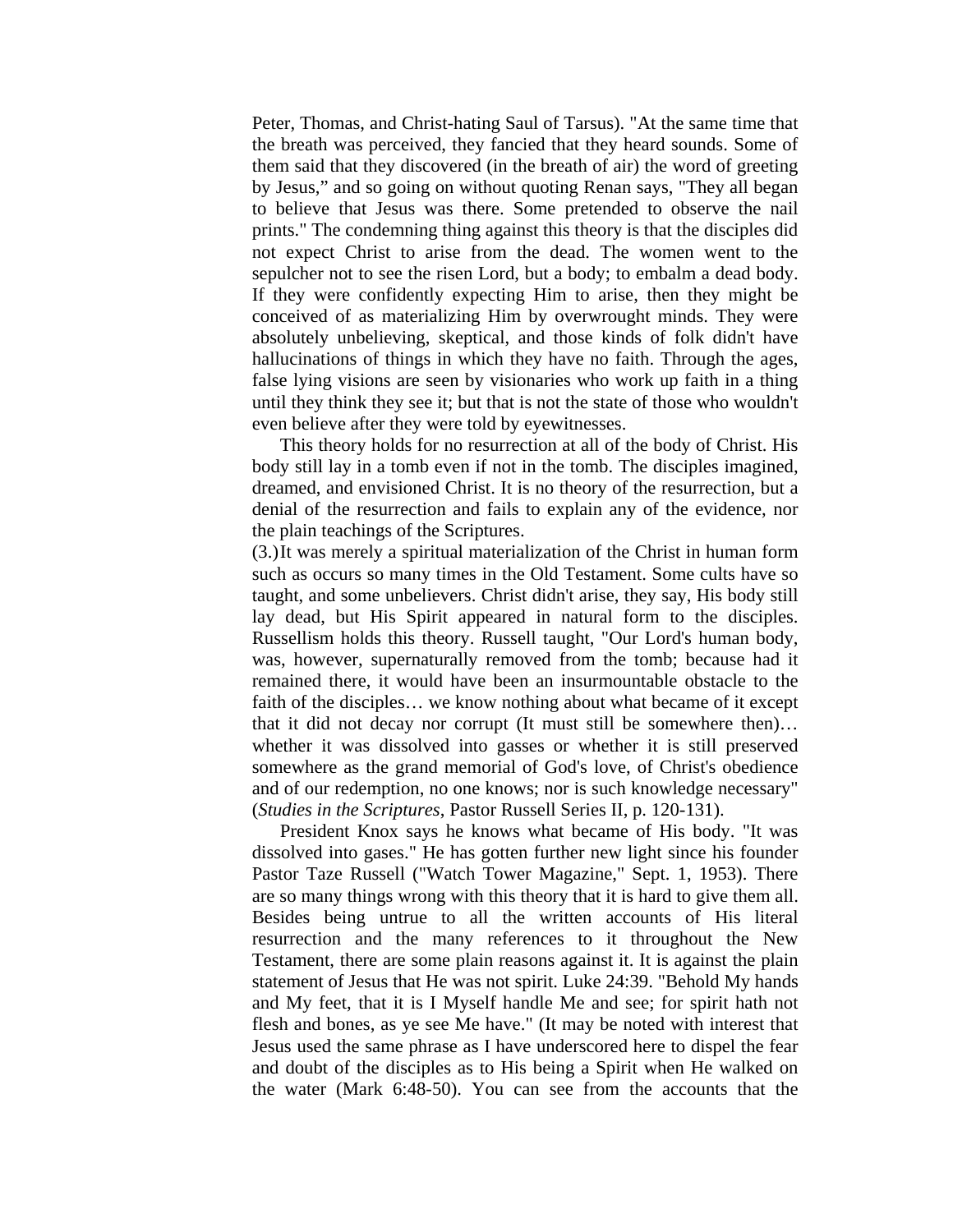disciples first thought they saw a vision of a spirit until Christ by literal means convinced them it was He Himself, and not a spirit. The skeptics have it backwards. They say the disciples thought it was Christ literally until they found out He was Spirit, but the account shows the opposite. They thought He was a vision, or spirit until He Himself, convinced them of His literal bodily resurrection.

b. Positively Considered

1.) From a consideration of all the references in the New Testament to Christ's resurrection, no other conclusion can be drawn than that it was literally a bodily resurrection of the same body of Christ as had died and was buried, according to Psalms 16:8-11, prophetically, Christ is talking, for Peter refers it to Jesus on Pentecost, "My flesh shall rest in hope, (of what? being raised, for note the rest of the portion), For thou will not leave my soul in Sheol; neither wilt thou suffer thine Holy One to see corruption." There was a preservation of the body of Christ in the tomb from decay and mortification. It was kept in a perfect state of suspended animation waiting the change of the resurrection. If Christ is to take this body into the glory world, it must partake of immortality, or be immortalized into the resurrection body. Paul in I Corinthians 15 speaks of the different kinds of flesh there are, and, so, as "we have borne the image of the earthly we shall bear the image of the heavenly"; hence, Christ could appear in the room to the disciples, the doors being shut.

 This is the nature of the resurrection of Christ. The dead body in the tomb, preserved by God from corruption, is "changed" (as Paul speaks of our change in I Corinthians 15:51) from a mortal, changeable, dying body, to an eternal, immortal, changeless, glorified body, not affected by earth's changes or laws. This took place when Jesus re-inhabited that body and God raised it from the dead. This resurrection of Jesus Christ both is the pattern of our resurrection and the seal or first fruits of our resurrection. I John 3:2, "When He shall appear we shall be like Him for we shall see Him as He is." We shall bear in our resurrection the same kind of heavenly body as Christ has now (I Corinthians 15:35-49; Phil. 3:21). Likewise it is not only the type of our resurrection but the seal, "Because I live ye shall live also," hence Paul calls His resurrection the first fruits of the resurrection. If He were not literally raised, neither shall we be. Consider I Corinthians 15:19-23. The literalness of His resurrection is further seen by the fact that He appears in the body bearing the wounds of His death, John 20:27 to Thomas, and in the book of Revelation to John.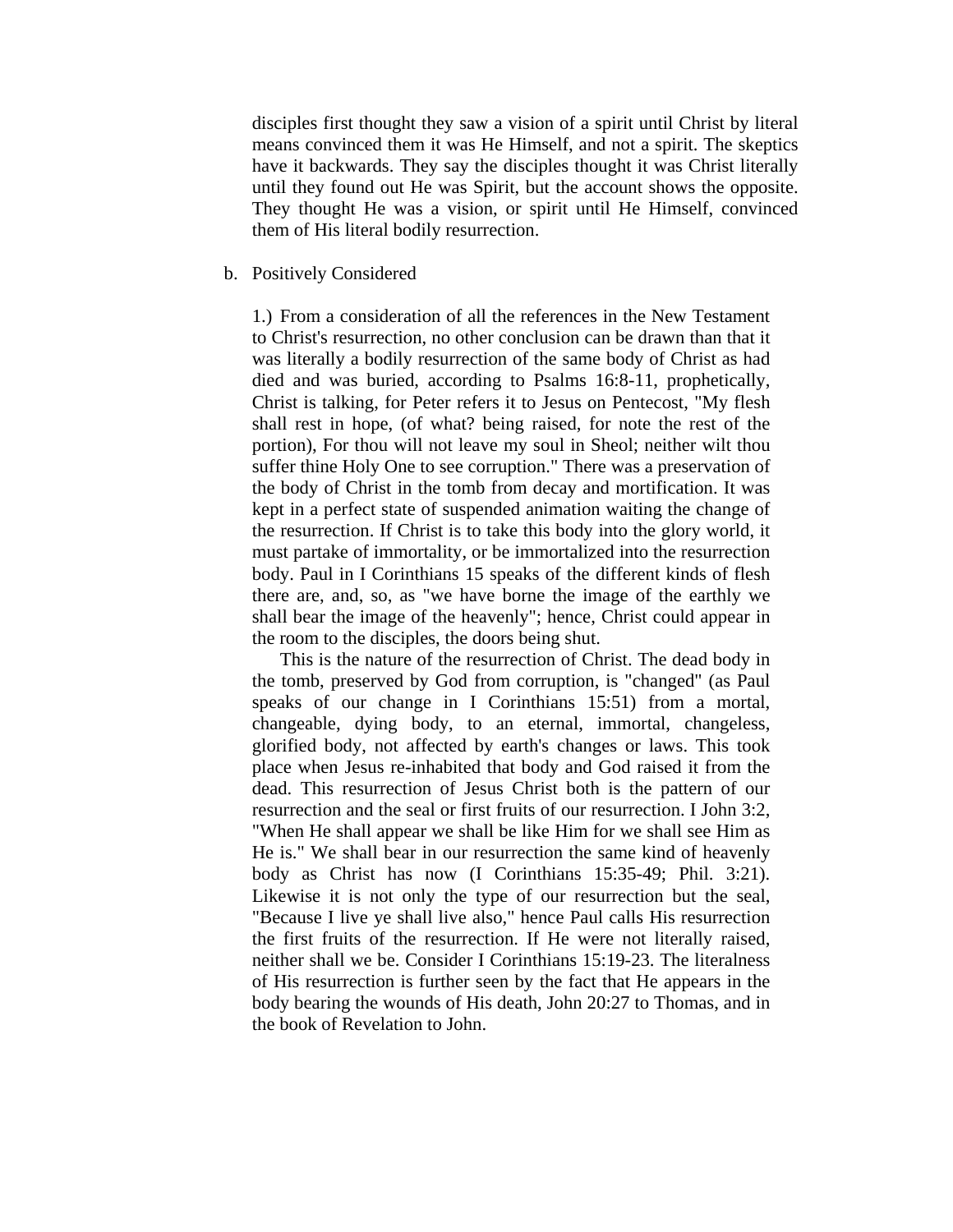## 4. The Manner of Christ's Resurrection

a.) He was raised by God the Father. Such was the reason for the words of Jesus, "Father, into Thy hands I commend My Spirit." (Luke 23:46). Christ entered the domain of death voluntarily to taste death for every man, in dependence upon the Father to raise Him from the dead, even as in life He lived a natural life in dependence upon the Father. There are numerous Scriptures, which declare that God raised Jesus from the dead. Ephesians 1:19-20; Romans 10:9; Romans 6:4; Acts 2:24, 32; 10:40; 13:30, etc. by God the Father raising Him from the dead, He set His seal of approval upon all that Jesus did and taught.

b.) He arose from the dead by His own inherent power. Jesus had said, "No man taketh My life from Me, I have power to lay it down and I have power to take it up again" (John 10:18); and His saying, "Destroy this temple and in three days I will raise it" (John 2:19). It means that it was "impossible that He should be holden of death." He had the eternal principle of life of God Himself the very opposite of the death principle.

c.) He was quickened by the Holy Spirit. The word "quicken" means to bring life. I Peter 3:18 - "For Christ hath once suffered for sins, the just for the unjust, that He might bring us to God, being put to death in the flesh, but quickened by the Spirit." See Rom. 8:11.

d.) This great truth of the entire Godhead at work in the resurrection of Jesus Christ from the dead is but the further proof of the Divine Trinity in One, each with His separate office in redemption, but each and all three working in every operation of our salvation. In His crucifixion we find each at work, "God was in Christ reconciling the world unto Himself." And "He offered Himself up through the eternal Spirit." In our own personal rebirth into God's eternal family through faith in Christ Jesus' atoning blood, and became related to the Father, Christ promised for the entire Trinity to be present and abide in the believer. Compare the following Scriptures. John l4:20 - "Christ in you," vs. 23, both the Father and the Son in you. Vs. 16 is the Holy Spirit abiding with you. The believer becomes the holy temple for the glorious Triune Godhead through the indwelling Holy Spirit.

### 5. The Importance or Necessity of the Resurrection of Christ.

 One modernist has blithely stated, "As far as my faith is concerned, it makes no difference whether Christ ever arose from the dead or not." Further, "It would make no difference in my faith to find out that Jesus never really arose from the dead, but that His body still smolders in the tomb of Joseph." What kind of faith must this person have? It couldn't have been of the same essence as the early disciples, or of Paul, for he distinctly links all that we hope for, both in the Day of Judgment of forgiveness for sins, and our own victory over death with the resurrection of Christ; that He really literally arose from the dead.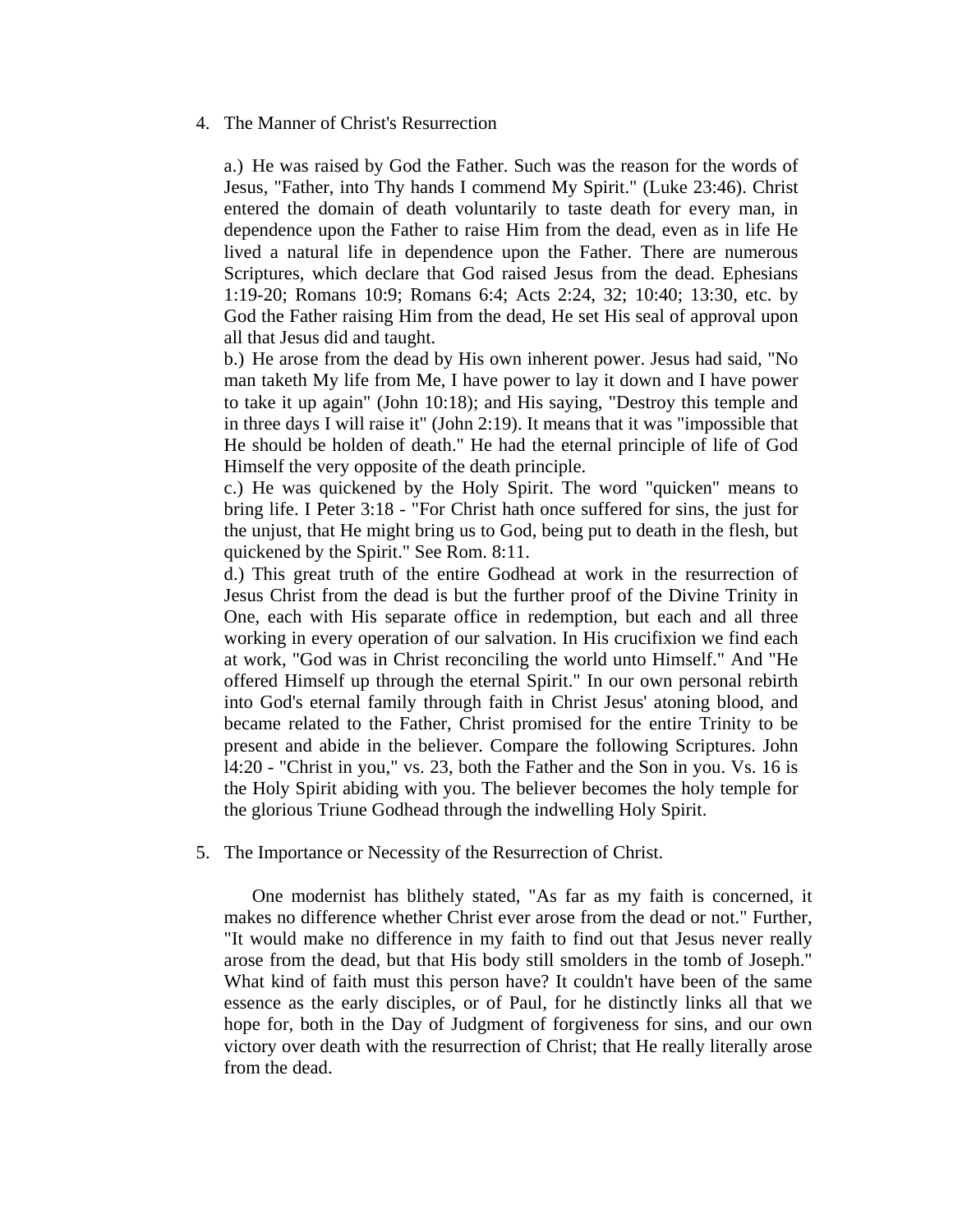a.) If Christ be not raised then there is no resurrection and the loved ones fallen asleep in Jesus have perished. (I Corinthians 15:18). The Libertine is right, "Eat, drink, and be merry for tomorrow we die."

b.) Our preaching is in vain, empty, hollow of a lie, without meaning. What is left of the Gospel if our Leader did not arise, but Himself came under the slavery and bondage of death, defeated. No wonder modernism, which denies the literalness and reality of Christ's resurrection, "Has a form of godliness but denies the power thereof." The power or dynamic of Christianity is the living, resurrected Christ present with His disciples.

c.) Further still - "Our faith would be vain. (I Corinthians15:14). Without a living Saviour who is able to "save to the uttermost all that come unto God by Him seeing He ever liveth to make intercession for them," then our faith is built upon a dead Christ and a defeated religion, no better than all the other man-made attempts to satisfy man's religious nature to worship. It is without Divine authority.

d.) Yet more, "Ye are yet in your sins." (I Corinthians 15:17). "For He was delivered for our offenses, but He was raised for our Justification." The freeing from our sins depends upon His resurrection.

e.) All the disciples who testified to His resurrection are liars, if Christ be not raised, (I Corinthians 15:15), for they gave the testimony that He did arise.

f.) We who have believed are of all men most miserable, or pitiful. (I Corinthians 15:19). Because we have believed that we should have something better in the world to come. Better by far that that hope had never been excited, than that after faith, it should prove to be a lie, just a hollow pretense, without substance. Better never faith than find it false and your hopes but arise to mock you with their emptiness. But Paul gives the wonderful positive statement - "But now is Christ risen from the dead." Here under six heads Paul shows the importance of the resurrection of Christ by showing what it would be like if He hadn't arisen.

g.) It was the Divine Seal of God's approval upon Christ, Romans 1:4.

h.) The resurrection of Christ gives the glorious hope to the saints of a waiting inheritance. (I Peter 1:3-4).

i.) By the resurrection of Christ, God has set His seal upon the words of Jesus that He had committed all judgment unto the Son, (Acts 17:31); See John 5:22, 27-29.

j.) It is the grounds and evidence to me that God accepted my substitute on Calvary and has freely forgiven my sins, and cast them from me, and out of His memory, justifying me from all things, Romans 4:25. Here we are accepted in the beloved as our representative.

k.) His resurrection gives us a Living, able High Priest to Intercede for us (Hebrews 7:25). If you trace the many portions of the New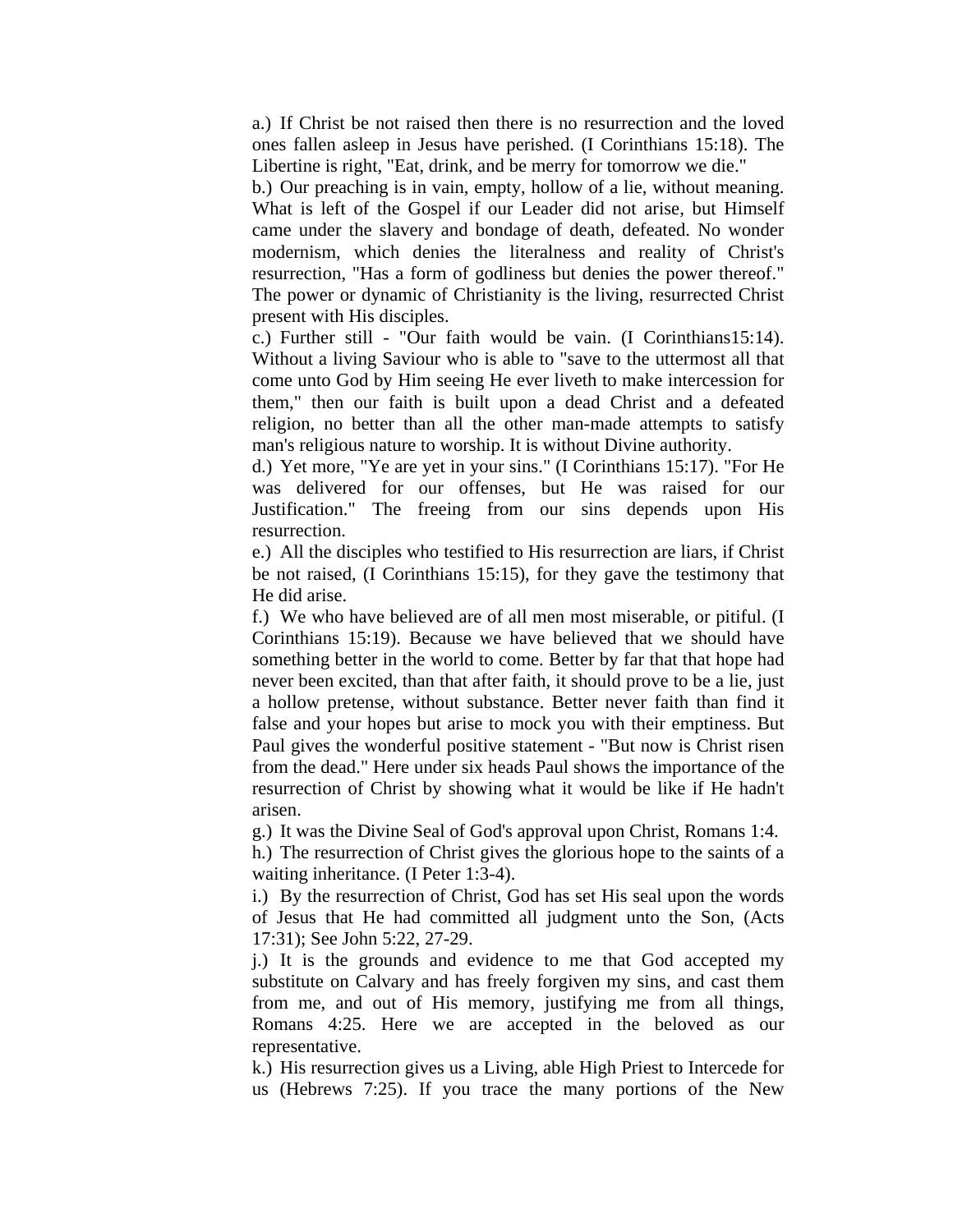Testament, which speak of the resurrection of Jesus Christ, you will find the sum total of salvation and hope of eternity is wrapped up in the doctrine. How can anyone then say, "It doesn't make any difference whether Christ arose from the dead or not, and that it is only His example and moral precepts which matter." How much is His life or teachings worth without the power of His resurrection? The resurrection of Christ is interwoven with redemption from sin, forgiveness, justification, fruitful Christian life, sanctification, or walking with Him in newness of life, and with our own resurrection. Certainly it ranks co-equal with His death in importance in the Gospel. "Christ died for our sins according to the Scriptures, and that He was buried, and that He arose again the third day according to the Scriptures." "He was delivered for our offenses and raised for our justification."

## b. The Ascension of Christ

 He, who conquered death by resurrection and appeared to the disciples again and again, did not succumb to death and be buried again. The disciples knew what had become of Jesus, for He did not secretly leave them to wonder what had become of Him. Before leaving them He gave them the parting commission and benediction, and went home to heaven in their sight, so that in after years they could never speak of Him as of one of whom they are bereaved, but of one whose whereabouts they perfectly knew. The realness of His presence among them was not that of a ghost, or vision, but of a living Christ who left them bodily and alive when He ascended into Heaven. Now, whenever they thought of Him, they could see again His leave taking, and think of Him bodily over in the glory world. It is because He is "alive forevermore" that He is "with you even unto the end of the age." Here is the importance of the great truth of His ascension. This is why it is mentioned at least 33 times in the New Testament. This is why it is so plainly recorded and witnessed by the disciples. His was not a momentary victory over death, only to come again under its sway in defeat. His was an eternal victory over death, "By death He slew him that had the power over death," so that He might destroy the "last enemy which is death." The ascension is an important part of our faith. It gives us a glorified Saviour in Heaven, who bears the bodily image of our own future glorification, and a faithful High Priest, in bodily form, with the same nature which was "tempted in all points such as we are tempted, yet without sin," that He might feel with us. A faithful High Priest - able to be touched with the feelings of my infirmities Hebrews 4:15.

a.) The fact of His Ascension: Mark 16:19; Luke 24:51; Acts 1:9-11; Ephesians 4:8.

b.) The nature of His ascension Acts 1:1-11.

"This same Jesus," literally, bodily while talking to the disciples, Christ ascended into the clouds from the view of the disciples. The Jesus who appeared to His disciples after His resurrection was precisely the same Jesus who was crucified and buried. His dual nature as the God-Man was the same, though His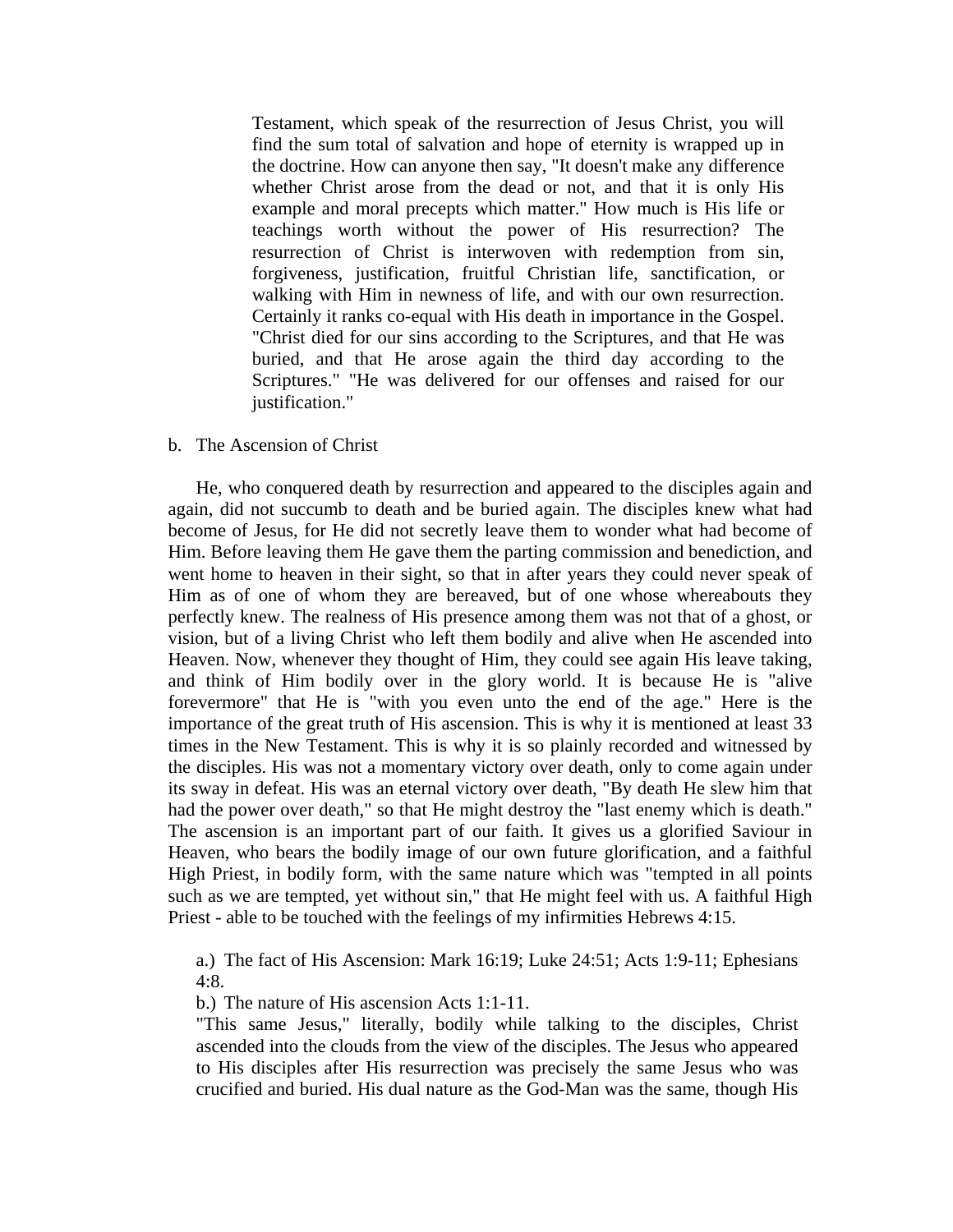body was now glorified, but it retained its identity, and had flesh and bones. (Luke 24:39). Likewise, it was precisely this same Jesus who ascended into heaven carrying, not only the identical physical identification as while on earth, but the identical human personality with which He manifested Himself while on earth. This is the basis of all that Paul teaches us of His High Priestly sympathy in the Book of Hebrews. See Hebrews 2:16-18 and 4:14-16.

 There is a relationship between what Christ was on earth and what He is today over there. He is able to be touched now because He was tempted then, but this would not be the case if it were not "this same Jesus" in His humanity as well as Deity. He had to carry the same tempted human nature into Heaven when He ascended. He is so called as a "man" throughout Hebrews in His office of High Priest. In fact, that is a qualification of a High Priest. He must be a man, (Hebrews 5:1), "Taken from among men for men," so that He might have compassion on the ignorant and on them who are out of the way. Note briefly Hebrews 8:1-6. "This man must have somewhat to offer." In this heavenly tabernacle, chapter 9 tells you what that offering was; His own precious blood. We shall have occasion to note this further in the work of Christ in redemption, but He is a man in the glory today. The God-Man Christ Jesus the Lord. c.) Purpose of the Ascension:

- 
- 1.) To give the Holy Spirit. John 16:7; Acts 2:33;
- 2.) To prepare a place for His own. John 14:1-4,
- 3.) To give forgiveness and repentance. Acts 5:31
- 4.) To be a forerunner for us. Hebrews 6:20
- 5.) To intercede for us. Hebrews 9:24

6.) To await the consummation of His work and subjugation of His enemies, Hebrews 10:12. There must be a period of waiting until all is fulfilled.

7.) To finish His exaltation. Philippians 2; Ephesians 1:21; Hebrews 2:9.

c. The Exalted Position of Christ in Heaven Now

1. The Fact of His Exaltation. There are a great number of passages which speak of this exaltation. We shall give but a few. Philippians 2:9-11; Hebrews 4:14; Ephesians 1:21; Hebrews 2:9.

2. The Position of His Exaltation, at the right hand of God, the highest position in God's realm. Hebrews 10:12-13. (In fact almost every portion mentioning the exaltation of Christ speaks of His sitting at the right hand of God, Colossians 3:1 and others). Note: Stephen saw Jesus there (Acts 7:56). This denotes the absolute authority and Lordship of Jesus as over all things (I Corinthians 15:23-38; Ephesians 1:20-23). Every picture is of exaltation. See Revelation 1:13-16, Glorified Christ.

 Thus, we see that the weak ideas men have formulated about Christ, and the faded flowers they cast at Him are not sufficient. Man's weak conceptions of Christ do not fit the case. Man may try to estimate Christ and give Him His rank, but they can't. God has already appointed His